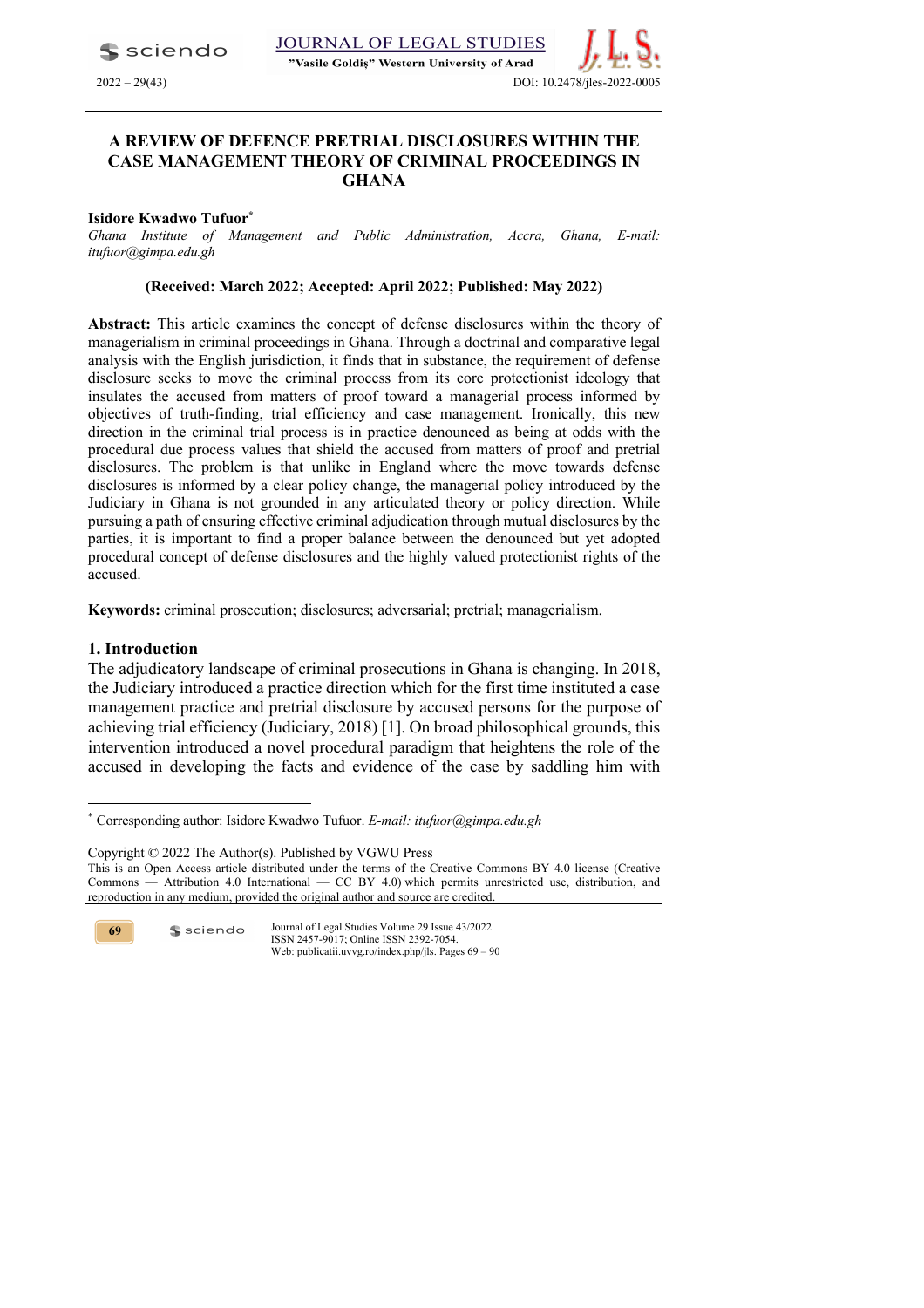



### **Tufuor, I. K., (2022)**

*A Review of Defence Pretrial Disclosures Within the Case Management Theory of Criminal Proceedings in Ghana* disclosure obligations [2]. The very simplicity of this procedural adjustment however conceals a range of complex issues. Primarily, the originally detached position of the accused from matters of proof of guilt which is ingrained in the nonparticipatory rights of the accused at trial including the rights to silence and to be presumed innocent, the privilege against self-incrimination and the prosecutorial burden of proving guilt beyond a reasonable doubt, has now assumed a new normative dimension towards a more active participation of the accused in matters of proof [3]. Worryingly, this fundamental change in trial philosophy from a core adversarial regime to a managerial practice in criminal proceedings has no basis in any articulated policy.

This article examines the concept of defense disclosures within the broad theory of managerialism in criminal proceedings in Ghana. After this introduction, part 2 discusses the normative theory of the criminal adjudicatory process and the general disclosure obligations within the Ghanaian adversarial criminal trial and under the international human rights framework. Part 3 examines the introduction of managerialism and defense disclosure in criminal proceedings in Ghana. It presents a critical analysis of the defense disclosure policy in Ghana and a specific focus on the English jurisdiction from a comparative perspective, the latter having singularly influenced the current reform in Ghana. Part 4 presents an insight into the theoretical void underlying the adoption of defense disclosures in criminal proceedings in Ghana while Part 5 presents an outlook of a strategy for a more effective implementation of the managerial reforms and defense disclosures in Ghana. Part 6 is a conclusion and presents a summary of the arguments.

# **2. Normative theory of the Ghanaian criminal adjudicatory process and prosecution disclosure in the adversarial theoretical context and under international law**

Ghana operates an adversarial system of criminal adjudication (Republic v. Adu Boahen, 1993-94; Republic v. Mensah, 1989-90). Under this model of proof, the trial process assigns the control of proceedings to the Prosecution and the accused as parties to the trial. The judge is a neutral and relatively passive umpire as far as the investigation of facts and presentation of evidence in the case are concerned (Sasu v. Amuah-Sekyi, 1987-88). His role is to ensure that the rules governing the trial, procedural, evidentiary, and ethical, are complied with. Like other countries of the common law tradition, the standard adversarial system applicable in Ghana follows a due process model identified with a theory of political liberalism. Its model of proof places on the Prosecution, a duty to account for the conviction and punishment of the accused, contrary to the crime control ideology that calls on the accused person to account for his wrongful acts against the state (Duff et al., 2007). The underlying principle of liberalism is that freedom is a basic norm and the person who intends to



 $s$  sciendo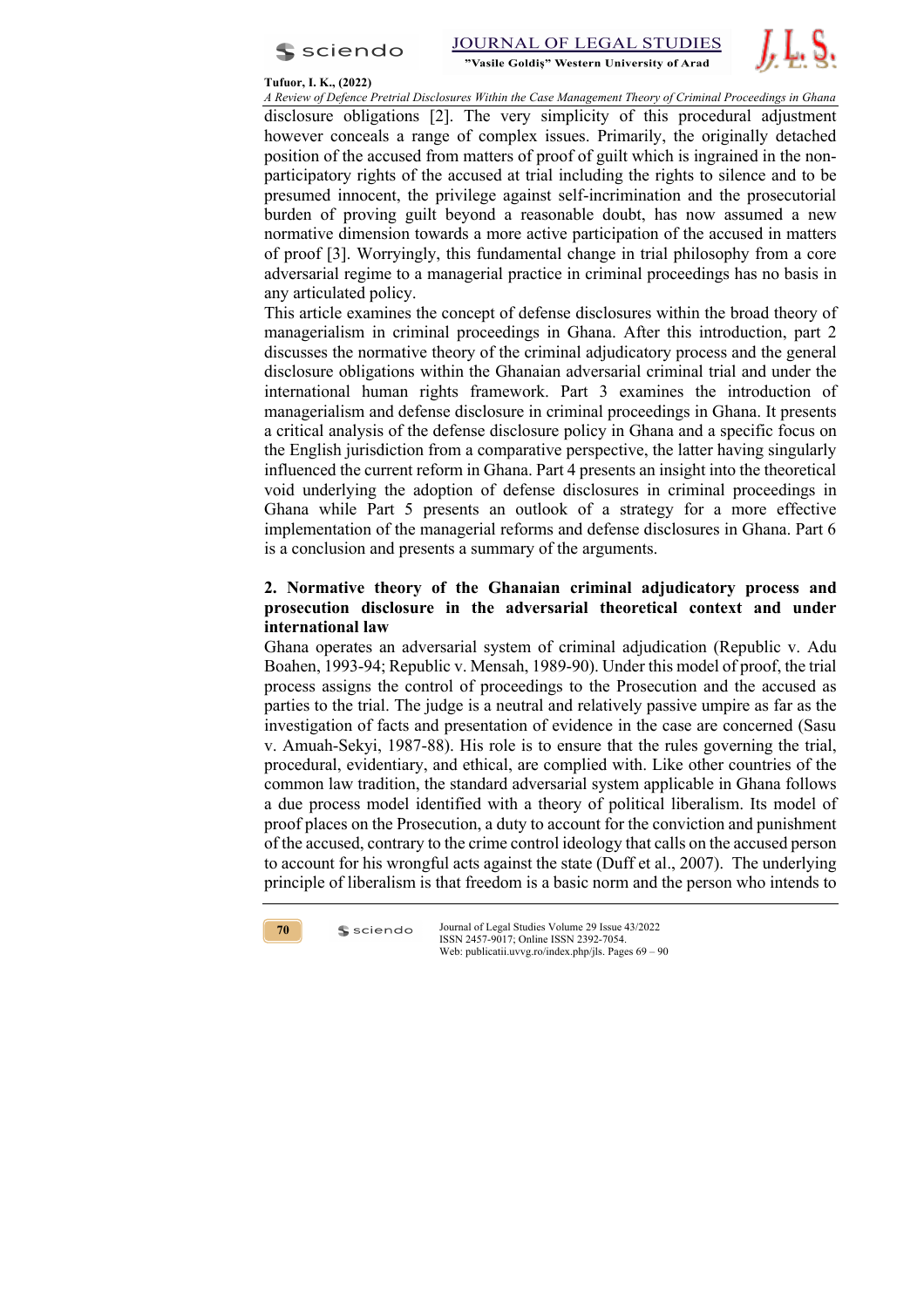



"Vasile Goldis" Western University of Arad



### **Tufuor, I. K., (2022)**

*A Review of Defence Pretrial Disclosures Within the Case Management Theory of Criminal Proceedings in Ghana* restrict or prohibit the exercise of liberty by another bears the burden to justify such deprivation. (Mills, 1963. pp. 262; Feinberg, 1984, pp. 9; Rawls, 2001). In that context, the trial process becomes not just a simplistic forum for determining guilt or otherwise of an accused person; it is mainly a process for the state, through evidence and reasoned arguments, to support its charges with facts and evidence, subject its case to challenge and scrutiny by the court and the defense (Ho, 2010, pp. 90) and to account for its decision to prosecute and subject the accused to punishment. Thus, so far as the criminal trial rides on the state or political authority to curtail the individual's freedom by imprisonment and in extreme cases by taking his life [4], the onus is on the state to justify such curtailment by proving all matters that establish the guilt of the accused (Mills, 1963, pp. 262; Ho, 2010, pp. 89; Philip Assibit Akpeena v. The Republic, 2020). The accused on his part remains largely insulated from any obligation to assist the state to prove its allegations or establish guilt (Barkow, 2006, pp. 995). His safeguards come from his due process rights as are constitutionally and statutorily guaranteed in criminal proceedings. It is this underlying normative theory of the criminal adjudicatory process that informs the standards relating to the burden of proof and disclosure obligations in criminal trials in Ghana.

# **2.1 Theoretical foundations of the prosecution's duty to account in the adversarial criminal trial**

A number of factors lie at the heart of the Prosecution's duty to account for the conviction and punishment of the accused, especially as a theory underlying Ghana's adversarial criminal trial. First, the seeming arduous duty of the Prosecution is primarily a fundamental feature of the modern adversarial criminal trial, and a product of centuries of refinement of judicial policies and ideologies that marked the developmental trajectory of the adversarial criminal trial in English legal history (Langbein, 2003). In the early stages of the development of the common law jury trials (Landsman, 1983, pp. 717) [5], the criminal trial operated a procedure that subjected the accused to the disclosure of all information to the Prosecution along with a 'truth-discovery' ideology and used the accused person as an 'informational resource' for the court (Langbein, 2003, pp. 65). The strategy was to exert pressure on the accused person, in order to induce the disclosure of facts within his personal knowledge (Langbein, 2003, pp. 35-36) [6]. The conventional wisdom of the time was to the effect that making a defense in criminal proceedings involved a rather simple and ordinary act of disclosure of facts that are materially known to the accused. Consequently, the task of defending oneself was considered an effortless exercise of merely disclosing the bare truth "without any [d]ilatories, [a]rts or [e]vasions." (Langbein, 2003, pp. 34). However, the final stage of development of the adversarial criminal trial in the 19th and 20th centuries turned the trial process

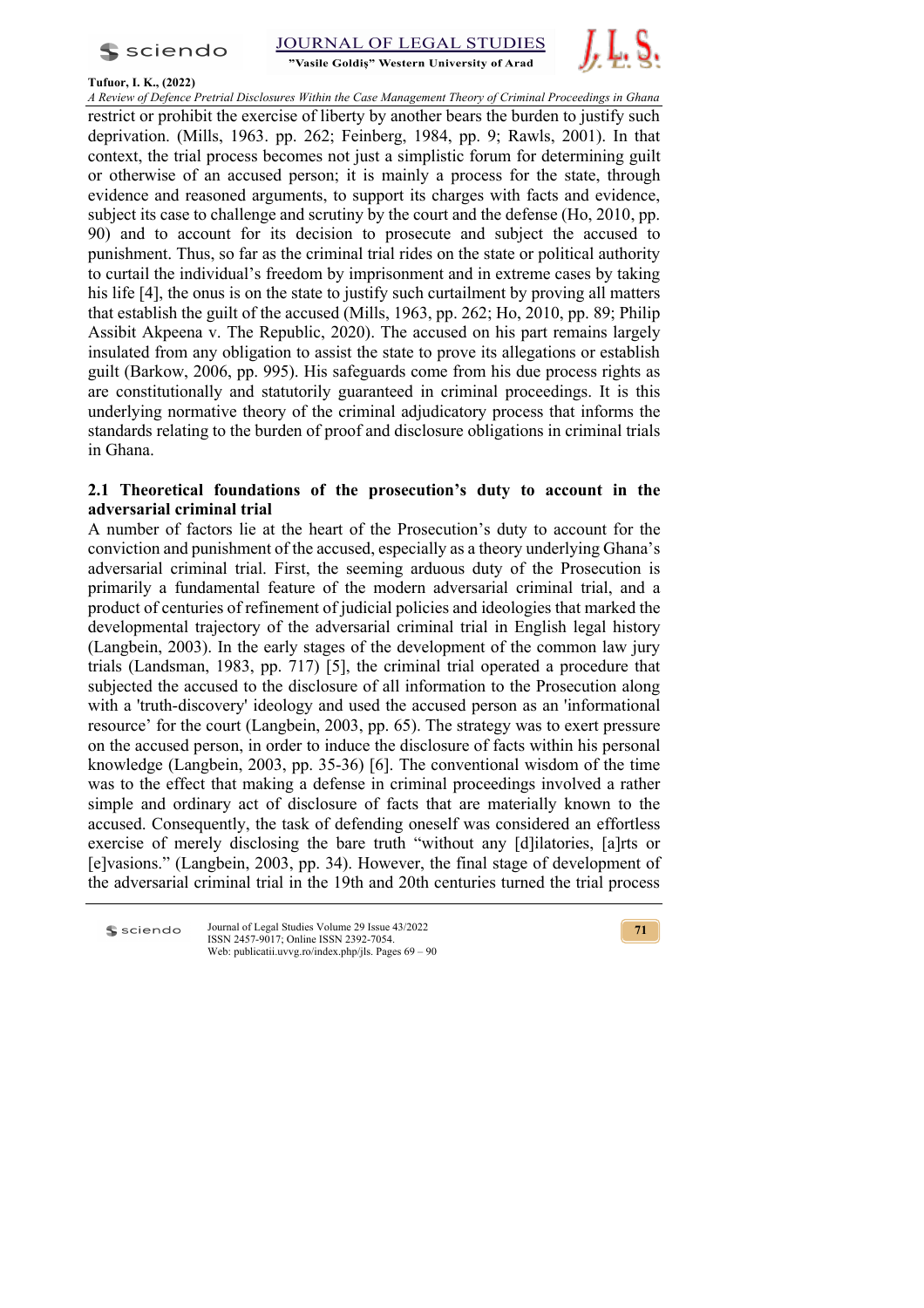

JOURNAL OF LEGAL STUDIES



"Vasile Goldis" Western University of Arad



*A Review of Defence Pretrial Disclosures Within the Case Management Theory of Criminal Proceedings in Ghana* from a philosophy that compelled the accused to disclose facts, to an ideology that burdened the state with a substantive obligation to independently account for the charge, prosecution and conviction of the accused. This development was the catalyst for the extinction of the role of the accused person as an informational resource for the court, and his insulation from the establishment of facts and guilt. The criminal trial consequently became a forum where the defense and the court simply probe and test the case of the prosecution (Langbein, 2003, pp. 269, 271). The second factor resides in the operational structure of the adversarial criminal process itself. The modern theory of the adversarial criminal trial pitches up the state against the individual accused person in an assumed 'battle of equals' (Damaska, 1997; McEwan, 2011). Inarguably, marked disparities in terms of resources, skills and power exist between the two parties, which expose the uniquely powerful and reinforced position of the Prosecution and consequently disrupt this inceptive premise of party equality in the adversarial trial procedure (Barrettt, 2012, pp. 995). The concern to raise a more equitable procedure resulted in the adoption of a mechanism that infuses the trial procedure with a sense of fairness to both the accused person and the state Prosecution. Most practically, this has taken the form of an upward adjustment of the relatively disadvantaged position of the accused person through the enactment of a set of trial rights (Goodpaster, 1987-88). This rights regime which is today guaranteed under all the major international and regional human rights instruments, and ratified by the constitutions of several states purposefully seeks to rub out the inherent prosecutorial imbalance by way of "[offsetting] the natural resource and public support advantage of the prosecutor" (Goodpaster, 1987-1988). Here, such protectionist rights as the right to silence, the right against self-incrimination, the right to unilateral discovery from prosecution, the burden of proof beyond reasonable doubt and the right to presumption of innocence among others underlie such need for balance (Jackson, 2005, pp. 743). These rights inherently shield the accused from matters of proof and remain a cornerstone of the modern adversarial criminal trial.

# **2.2 Prosecutorial disclosure obligations under international law**

The adversarial character of the modern criminal trial broadly embraces the notion that an accused person cannot be required to cooperate in the building up of case against him (White, 2002). Therefore, among the due process protectionist rights of the accused, the conventional concept of pretrial disclosures is primarily one-sided against the state and suggests prosecution disclosures to the accused. Intrinsically and in the nature of the adversarial criminal trial, disclosure simply denotes an accused person's right to know beforehand the evidence, materials and facts that will be put against him and to adequately prepare for the trial (Juma v. Attorney-General, 2003). This obligation in turn feeds into the right of the accused person to be given



 $s$  sciendo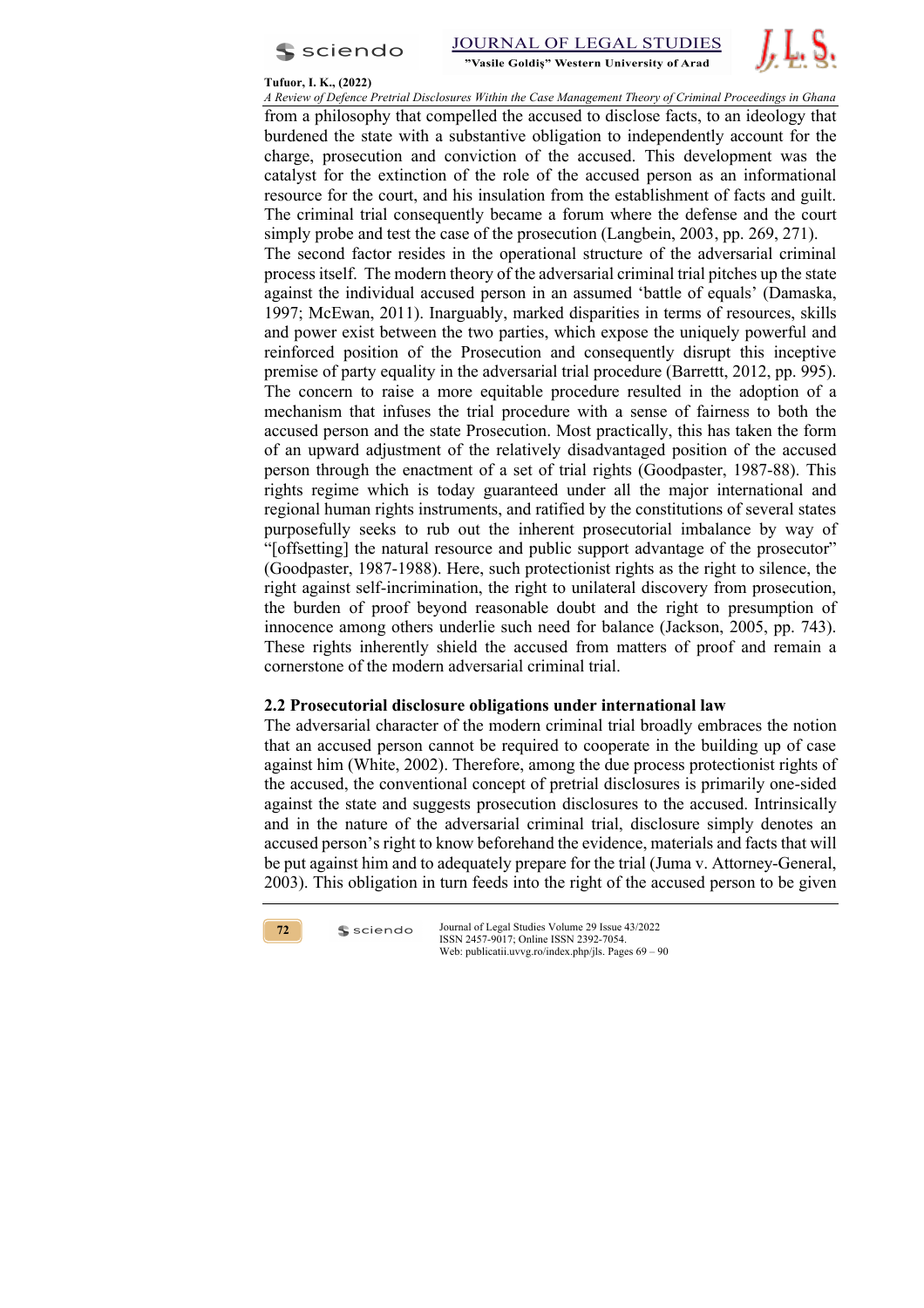$s$  sciendo

**JOURNAL OF LEGAI STUDIES** 





### **Tufuor, I. K., (2022)**

*A Review of Defence Pretrial Disclosures Within the Case Management Theory of Criminal Proceedings in Ghana* adequate facilities for the preparation of his defense (United Nations, 1996 [7]; United Nations, 2003 [8]) as well as his right to examine prosecution witnesses, both guaranteed under the international and regional human rights instruments [9]. The two rights support the accused's right to a fair trial and hearing by ensuring that prior to the trial, he is informed of the evidence being marshalled against him by the prosecution (United Nations, 2007: paras 32, 33 &39) [10]; Monaghan, 2015, pp. 436). This meaning is adopted by the African Commission on Human Rights' Principles and Guidelines on the Right to a Fair Trial and Legal Assistance in Africa (African Commission, 2003) which guarantees for each accused, a right to the necessary facilities to assist him in the preparation of his defense as well as a right to all relevant information in the possession of the Prosecution but which could help exonerate him (African Commission, 2003 [11]; United Nations, 2007 [12]; Lawyers Committee for Human Rights, 2000 [13]).

The importance of Prosecution disclosure lies in the fact that the institution works with state investigative agencies and is endowed with state resources to investigate and obtain the needed information and evidence for the trial. From its common law roots, the accused's right to prosecution disclosures is seen as a vital element of his right to a fair trial, for as it is said, "if [an accused] is to have a fair trial, he must have adequate notice of the case which is to be made against him" (Republic v. DPP, 1999) [14]. It is ingrained in the revered common law principle that "the fruits of the investigation which are in the possession of the prosecution counsel are not the property of the Prosecution for use in securing conviction: it is a property of the public to be used to ensure that justice is done."(Juma v. Attorney-General, 2003; Republic v. Stinchcombe, 1991). Where the investigated information is not shared with the accused, the trial remains at best an ambush process and a potential source of injustice. This is because the accused would be deprived of the right of equality of arms and disadvantaged in making his defense. Without knowledge of the case he has to defend, he remains inefficient in testing the Prosecution's case, in putting up a defense and developing the theory of his own case. Consequently, the law imposes on the Prosecution, a firm duty to provide to accused persons and their lawyers, access to appropriate information, files and documents in their possession or control, at the earliest opportune time to enable defense lawyers to provide effective legal assistance to the accused (African Commission, 2003) [15]. The content of the disclosure includes all documents, evidence and materials that the prosecution intends to use against the accused at trial, whether inculpatory or exculpatory, including any information or evidence that could assist the accused in his defense, subject to any limitations that the law may allow.

**S** sciendo

Journal of Legal Studies Volume 29 Issue 43/2022 ISSN 2457-9017; Online ISSN 2392-7054. Web: publicatii.uvvg.ro/index.php/jls. Pages 69 – 90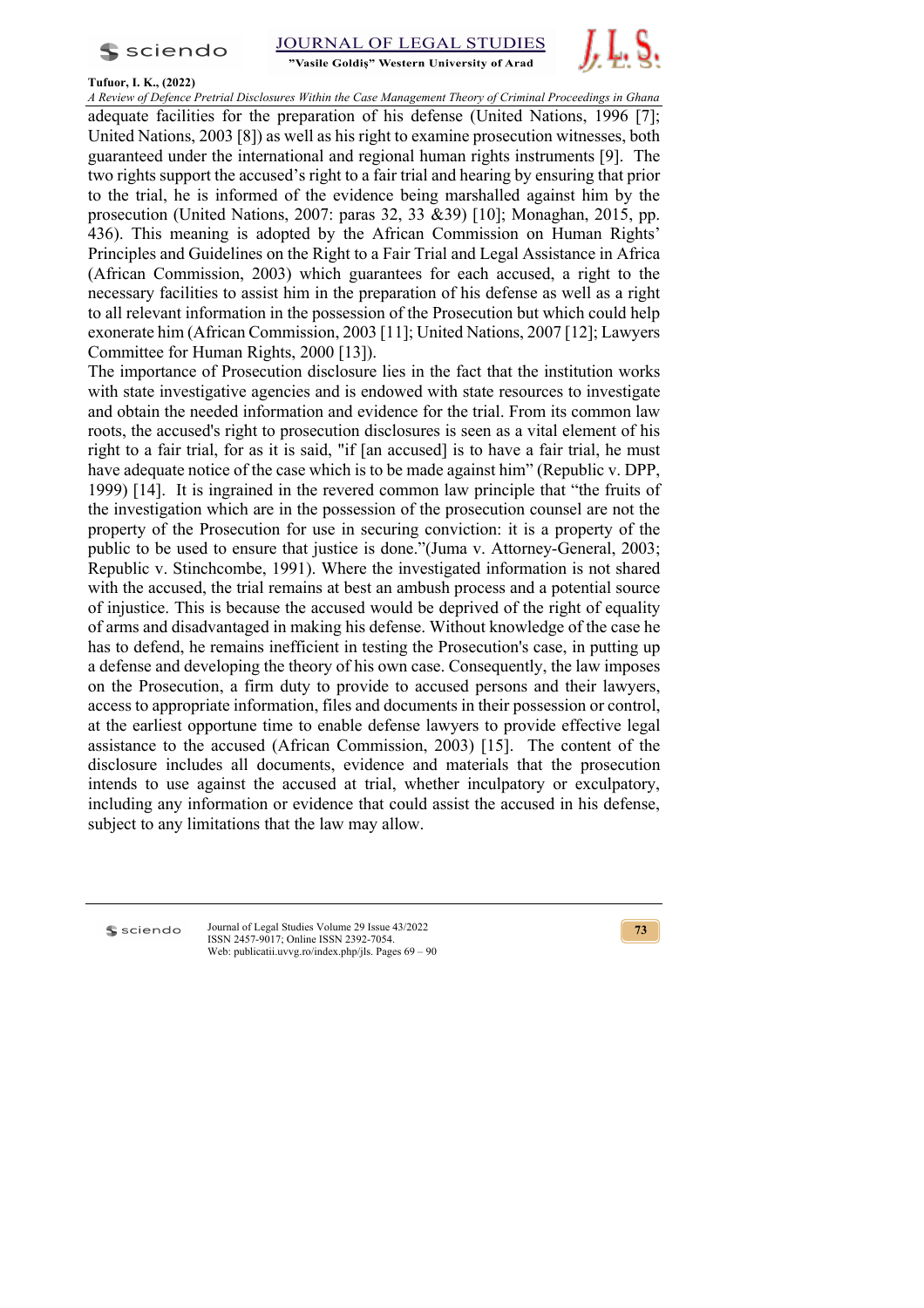



#### **Tufuor, I. K., (2022)**

*A Review of Defence Pretrial Disclosures Within the Case Management Theory of Criminal Proceedings in Ghana*

### **2.3 Prosecution disclosure in criminal proceedings in Ghana**

Ghana has ratified and constitutionalized the international standards of due process rights of accused persons under the Constitution, 1992. Prosecution disclosure takes center-stage in the proceedings as the constitutionalized fair trial regime fully domesticates not only the accused person's right to adequate facilities for the preparation of his defense (Ghana, 1992) [16] but also his right to be afforded facilities to examine witnesses called by the prosecution (Ghana, 1992) [17]. Ironically, no practical effect or the judicial value was given to these rights. Certain statutory prescriptions were rather made under the criminal procedural rules that not only limited the scope of disclosures to the accused person in indictment proceedings but also deprived the accused of his right to pretrial disclosures in summary trials (Ghana, 1960) [18]. In indictment trials, the Prosecution was enjoined to disclose to the accused only a bill of indictment [19] and summary of evidence of witnesses as well as the list of documents the Prosecution intended to rely on at trial [20]. Accused persons in summary trials had no right to disclosure whatsoever and the trial as far as its conduct was concerned remained an ambush exercise and an enterprise shrouded in surprises (Republic v. Baffoe-Bonnie et al., 2018).

The Supreme Court decision in the Baffoe-Bonnie case (supra) marked the watershed in the country's attempt to align its practice with the standards of prosecution disclosure established under international law. For the first time, the Supreme Court gave due recognition to the value of prosecution disclosures where it emphatically held as follows:

*A trial cannot be fair, just and balanced if the Prosecution is allowed to keep relevant materials to its chest and thereby hope to spring a surprise on the defense for purposes of securing a conviction. This would place the accused at a disadvantage in relation to the prosecution. Such a disadvantage in our view does not accord with the tenor and spirit of equality before the law as enshrined in the Constitution (Republic v. Baffoe Bonnie et al., 2018, pp. 344).*

Today in Ghana, all accused persons in both indictment and summary trials are guaranteed a right to pretrial disclosure by the Prosecution (Republic v. Baffoe Bonnie et al, 2018: 339). The Judiciary has in a proactive move towards enforcement of the right issued a Practice Direction (Judiciary, 2018) which prescribes the modalities for its implementation in criminal proceedings. It mandates the Prosecution to serve the accused or his lawyer before the first appearance in court with the charge sheet or bill of indictment, and also a narration of the facts of the case (Judiciary, 2018) [21]. All other documents and evidence in the possession and knowledge of the prosecution which are material to the case are to be disclosed to the accused and the court at least two days before the date fixed for case management conference, and thus before trial (Judiciary, 2018) [22]. The act of disclosure is not



 $s$  sciendo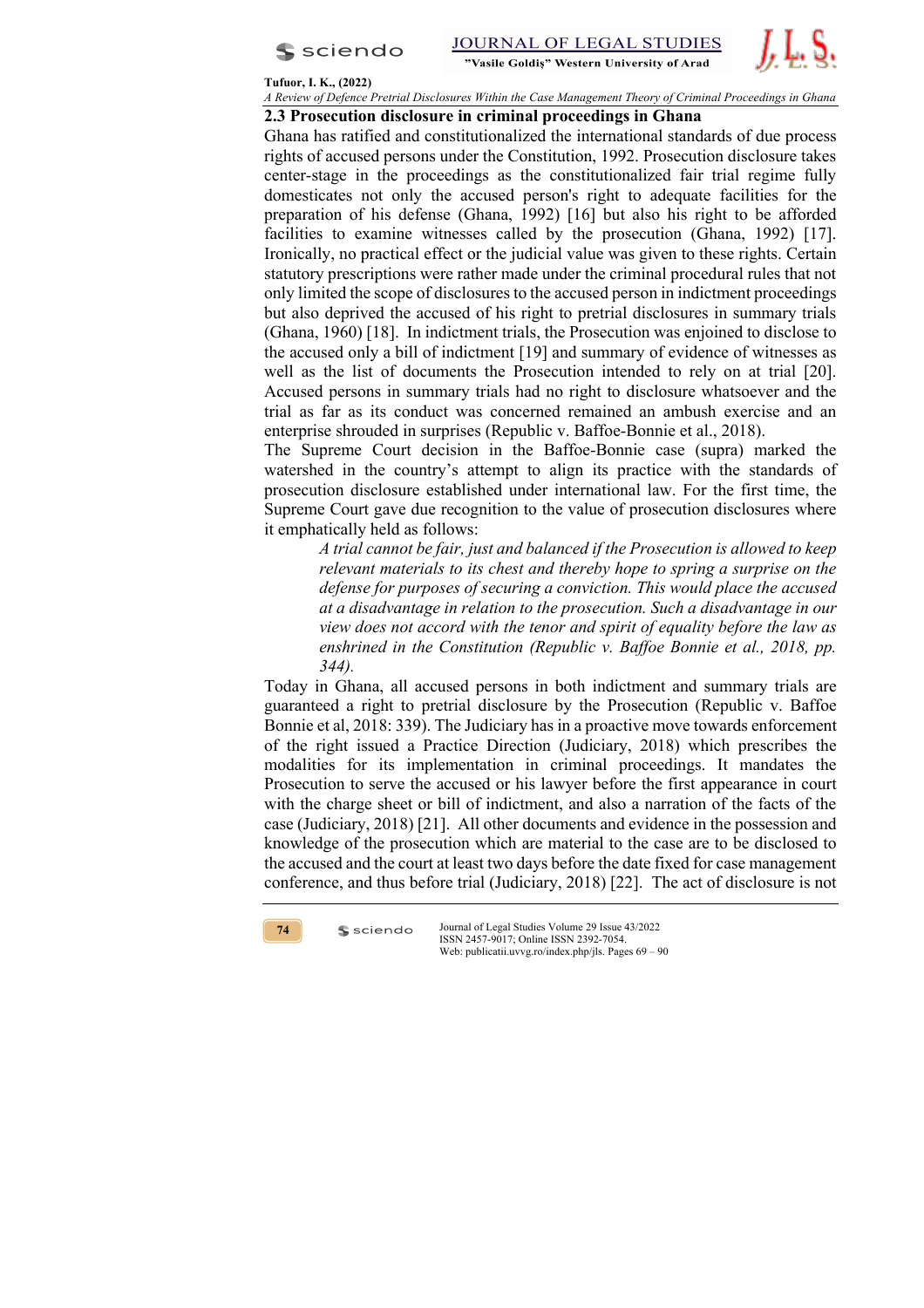

JOURNAL OF LEGAL STUDIES



### **Tufuor, I. K., (2022)**

*A Review of Defence Pretrial Disclosures Within the Case Management Theory of Criminal Proceedings in Ghana* a descriptive gesture of formality but a thorough analytical process based on the concept of relevance and materiality (Republic v. Baffoe Bonnie et al., 2018). All documents, facts, statements, documents, objects or materials in the possession of the police or other law enforcement or investigative agencies that are relevant and material to the trial are to be disclosed by the Prosecution [23]. This obligation is enforceable at the instance of the court suo motu or upon the application by the accused person in all situations where the Prosecution fails to disclose within the prescribed timelines (Judiciary, 2018) [24]. The disclosure obligation of the Prosecution is a continuing one and is to be made at all stages of the proceedings until the final judgment on appeal. This disclosure obligation is however not absolute and available for the benefit of the accused at all times. The right to disclosure is subject to such limitations justified by public interest, public interest, public safety and natural security (Ghana, 1992 [25]; Raphael Cubagee v. Michael Yeboah et al., 2017-2020).

# **2.4 Pre-2018 Defence disclosure obligations in criminal proceedings in Ghana**

The pre-2018 Ghanaian criminal process followed a prosecutorial regime of proof where ambush defense took center stage. The procedural regime shielded the accused from all obligations to disclose. As earlier argued, this was informed by the theory that the accused had no obligation to assist the Prosecution in proving his guilt (Patterson Ahenkang et al. v. The Republic, 2014 [26]; Republic v. Appiah Yaw al., 2012; Asamoah v. The Republic, 2017 [27]). This scheme was justified by a protectionist regime against defense pretrial disclosures and enshrined in a number of evidentiary and procedural rights. The first lies in the right to the presumption of innocence [28] which lies at the foundation of the common law adversarial proceedings as applicable in Ghana (Republic v. Adu Boahen, 1993-94; Republic v. Mensah, 1989-90). As an inherent part of the rule of law, the presumption stands for the view that "the state may not allow its citizens to suffer if it has not demonstrated its right to do so by law" (Sliedregt, 2009). It primarily places the burden of proving the guilt of the accused person on the Prosecution (Commissioner of Police v. Antwi, 1961) [29]. It has today assumed a human rights dimension that guarantees a standard of fairness in the state's dealings with an individual in an inherently imbalanced prosecutorial regime of proof (Ho, 2012; Ashworth, 2006). Within the regime of due process rights relating to proof, the presumption operates alongside a second procedural right expressed in the privilege against self-incrimination as well as the right not to disclose any information that one does not wish or consent to disclose (Edmund Addo v. Attorney-General, 2017). This right reinforces the criminal justice system's aversion to processes that either expressly or insidiously compel suspects and accused persons to "condemn themselves out of their own mouths" (Edmund Addo v. Attorney-General, 2017) and serves as a distancing

Journal of Legal Studies Volume 29 Issue 43/2022 sciendo ISSN 2457-9017; Online ISSN 2392-7054. Web: publicatii.uvvg.ro/index.php/jls. Pages 69 – 90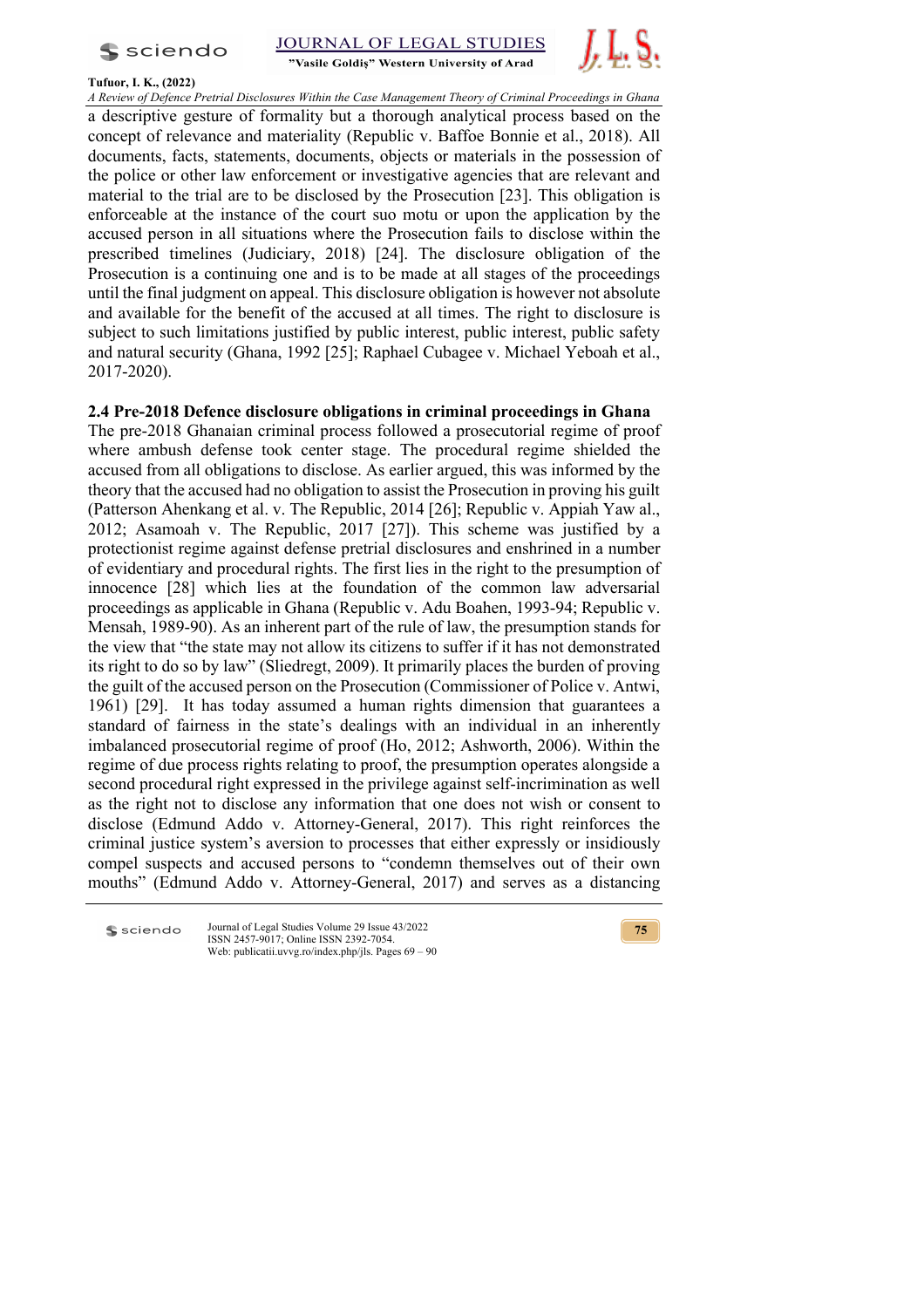



### **Tufuor, I. K., (2022)**

*A Review of Defence Pretrial Disclosures Within the Case Management Theory of Criminal Proceedings in Ghana* mechanism, which allows suspects and accused persons to disassociate themselves from the Prosecution (Amissah, 1982; Redmayne, 2007). The accused enjoys a substantive right, at any stage of any proceedings, to refuse to disclose a matter or to produce any object or writing which will incriminate him in any offense (Redmayne, 2007) [30]. He cannot be required by state prosecutorial and investigative authorities to provide information that might be used against him in a criminal trial (Ashworth and Redmayne, 2010). He has no legal duty to answer any interrogatories or give any statement to the police, or make any statement in court, whether incriminating or not (Amissah, 1969). It is not for him to assist the Prosecution to prove its case by filling in the missing gaps in the evidence of the prosecution (Republic v. Dennis Kwantreng, 2011; Republic v. Baffoe-Bonnie, 2018).

In some exceptional circumstances, the trial regime assigns matters of proof to the accused and charges him to account for a primary fact or act by making limited disclosures to the Prosecution. The first relates to cases where the accused pleads alibi as a defense and assumes the obligation to disclose to the accused and the court, information as to his whereabouts at the time of the commission of the offense and the list of witnesses by whom he intends to prove the defense [31]. The second disclosure duty of accused persons applies in committal proceedings in indictment trials. Here, accused persons in the course of a committal hearing are required to give their version of the case charged against them. A refusal to give a statement to the court may attract an adverse inference against them during a trial [32]. In addition, accused persons committed to stand trial in indictment proceedings are required to provide the names, addresses and other necessary particulars of the individual witness they intend to call and seek the assistance of the court to secure their attendance at the trial [33]. Generally, these disclosures seek to enable subpoenas to be issued on behalf of the accused. Of course, the information disclosed does not extend to revealing the nature of evidence the witness is to give, nor does it include giving statements or evidence to the Prosecution beyond the mere descriptive piece of information required for the stated statutory purpose (Republic v. Baffoe Bonnie, 2018). In that regard, despite this narrow departure, the criminal trial process does not deviate from its core theory of proof which ultimately charges the Prosecution with the overall burden of proving and persuading the court of the guilt of the accused (Phillip Assibit Akpeena v. The Republic, 2020).

### **3. Managerialism and defense disclosure obligations in Ghana**

The criminal procedural model in several adversarial jurisdictions is making way for a new paradigm of adjudication that depicts a mutation towards a more heightened participation of the accused in matters of proof, particularly through a policy of managerialism [34]. Ghana officially joined the league of these jurisdictions primarily led by England with the adoption of the Practice Direction (Disclosures



 $s$  sciendo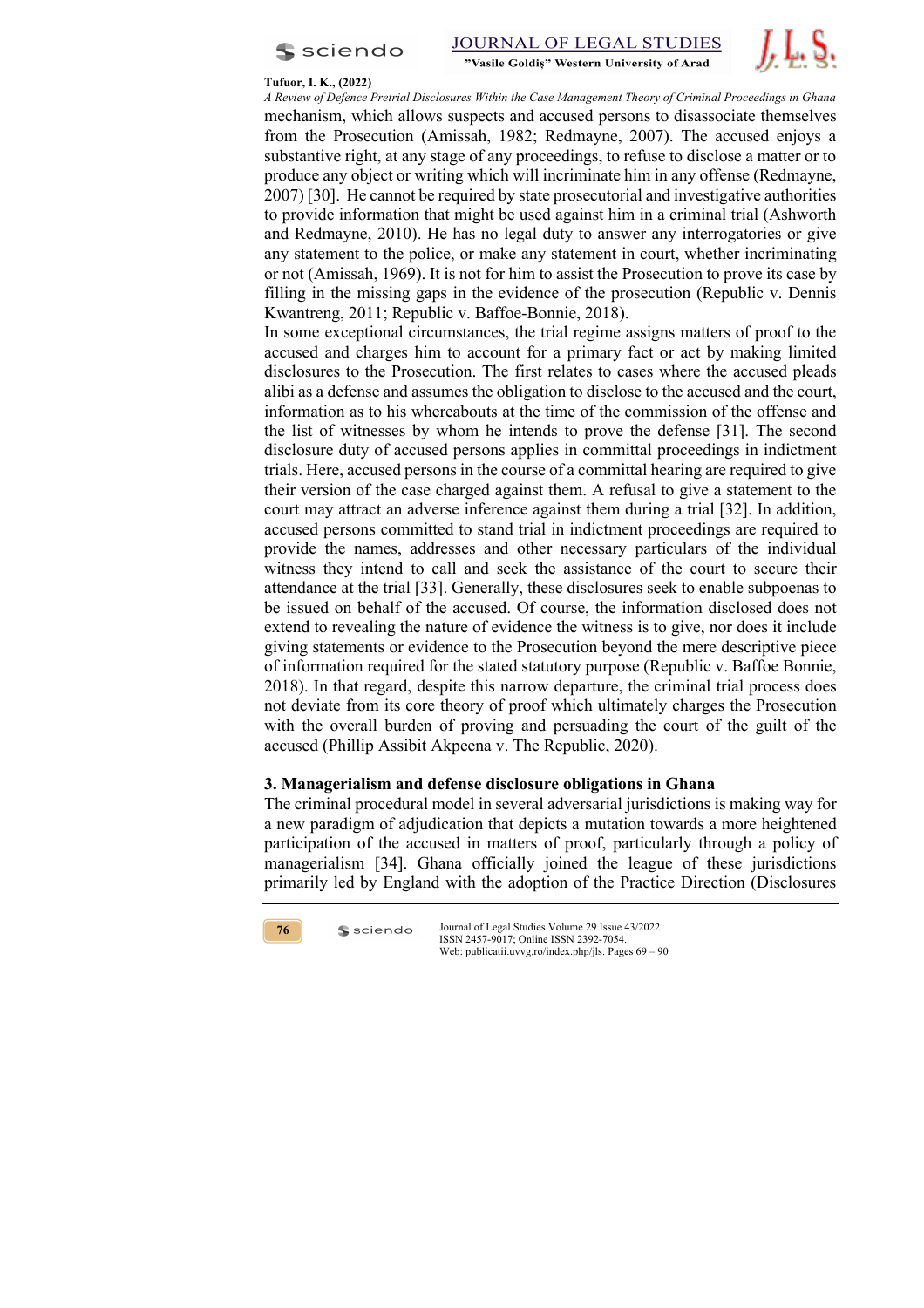$s$  sciendo



"Vasile Goldis" Western University of Arad



### **Tufuor, I. K., (2022)**

*A Review of Defence Pretrial Disclosures Within the Case Management Theory of Criminal Proceedings in Ghana* and Case Management in Criminal Proceedings) in 2018. This procedural innovation cannot go without saying that Ghana followed in the steps of her colonial master whose legal system provided the common law and adversarial roots of the Ghanaian criminal justice system.

In the domain of courts, managerialism leans towards an administrative or a management philosophy that involves the adoption of new procedural strategies to deal with a large number of criminals or suspects of crime in a manner most efficient and expeditious to the court and the parties (Browne, 1998; Bridges, 2020; McEwan 2011, pp. 522). It focuses on the administrative arrangements of courts to affect the way courts conduct their affairs (Freiberg, 2005, pp. 18) [35]. In more practical terms, managerialism manifests in the form of an administrative process that balances the interests of criminal law enforcement agencies with the rights of the accused in criminal adjudication (Freiberg, 2005, pp. 24). Its priority in the criminal trial is efficiency, which is to be achieved through court supervision of cases, judicial case management and judicial assumption of leadership in the development and control of the facts and evidence in the case (McEwan, 2011). Managerialism has certain inquisitorial tendencies which contrary to the adversarial mode of proof and system empowers agents of the state to search for the facts of the case. It attempts to exclusively ensure fairness through judicial supervision and a review of the process of gathering the facts (McEwan, 2011).

In the archetypical adversarial system of adjudication, the adoption of managerialism is linked to a number of fundamental factors including excessive delays, long and unnecessary adjournments and the growing complexity and volume of cases confronting the criminal justice administration (Freiberg, 2005) [36]. The reason for these lapses which appear to be common to countries adherent to the adversarial system is not farfetched. In the majority of cases, the adversarial feature of partisan control of the trial process which reduces the role of the judge to a neutral umpire guiding the application of the rules of evidence and procedure at trial gives the parties wide control over the progress of the case. As a result, the ability of the adversarial regime to achieve speedy, economic, effective and efficient resolution of disputes has been lax through lack of central control and supervision (Freiberg, 2005). Consequently, attenuating the structural importance of the adversarial feature of partisan control has been seen as one of the surest ways to increase efficiency and reduce delays and the length of the trial.

In Ghana, the 2018 Practice Direction particularly introduced a judicial case management system to achieve timely and just disposal of cases (Judiciary, 2018, pp. 5). It gives judges and magistrates control over the management and administration of the time and processes involved in the criminal adjudicatory process and entrusts them with a more managerial role in ensuring a just, fair, efficient and expeditious delivery of justice. Consequently, both the prosecution and

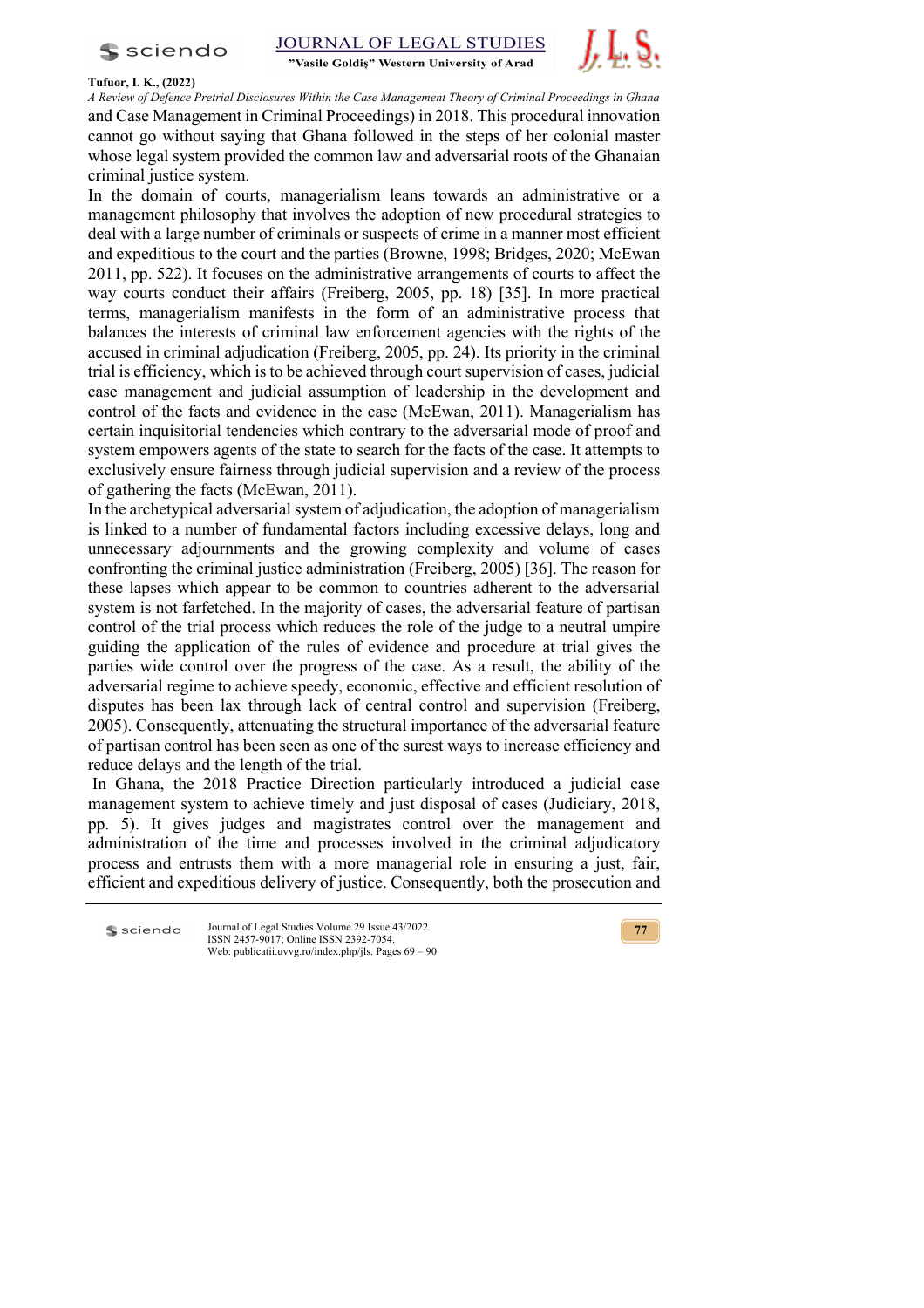



#### **Tufuor, I. K., (2022)**

*A Review of Defence Pretrial Disclosures Within the Case Management Theory of Criminal Proceedings in Ghana* the defense have a duty to prepare and conduct criminal cases in accordance with the overriding objectives of the criminal trial (Judiciary, 2018, pp. 5). More so, trial disclosures in Ghana have been rationalized in the language of managerialism rather than any other legal theory. The Practice Direction in that regard aims to expedite the resolution of cases through a series of pretrial disclosures and a more active involvement of the judge in managing the pretrial stage of the proceedings. Thus, rather than absolutely saddling the Prosecution with the burden to disclose to the accused, the accused is drawn to participate in the construction of the case against him and promote the wider goal of efficiency. For, where the issues are identified in advance through disclosures, it is easier to manage the length of the trial and cut down and avoid adjournments. In that regard, it is argued that the purpose of the trial is shifting from a core adversarial stance toward a truth-finding and inquisitorial purpose. Consequently, the presumption of the adversarial trial that the defense should be able to take the Prosecution by surprise in matters of defense, even to the extent that the accuracy of facts and evidence is undermined, is no longer acceptable. It is in that regard admitted that pretrial disclosures by both the Prosecution and the defense substantially move the trial process to accurate fact-finding as one of the objectives of the adversarial trial. Consequently, the accused can no longer "keep his case close to his chest" in an exercise that seeks to expeditiously settle the issues and search for the truth (Auld LJ, 2001, pp. 113).

With this structural arrangement of the trial comes a duty of the accused to make certain reciprocal pretrial disclosures to the Prosecution in a manner that dims the effect of the conventional protection rights of the accused at trial. First, the accused person is enjoined to disclose before the commencement of the trial, material information about the witnesses he intends to call. These include for the purposes of case management the names and addresses of the witnesses. This is a mere preemptive exercise with the aim to put the court in readiness to proceed with the trial at any time, should the court call upon the accused to open his defense at the close of the prosecution's case (Judiciary, 2018) [37]. Second, in all cases where the accused pleads alibi in defense of an offense charged, he is required to disclose details of the defense to the Prosecution, including particulars as to the time and place where the accused was, and information about the witnesses by whom he intends to prove his alibi (Judiciary, 2018) [38]. The accused person technically loses and stands to be convicted of the offenses charged if he fails to disclose the required particulars to the prosecution. Finally, an overriding legal obligation attaches to the accused person's decision to open his defense at the trial. Except in cases where the accused desires to exercise his right to silence and not to call a witness, he is enjoined to file his witness statements and disclose all documents or materials in his possession and knowledge that he intends to use for his defense. Disclosure in respect of the defense is to be made and served on the Prosecution

**78**

 $s$  sciendo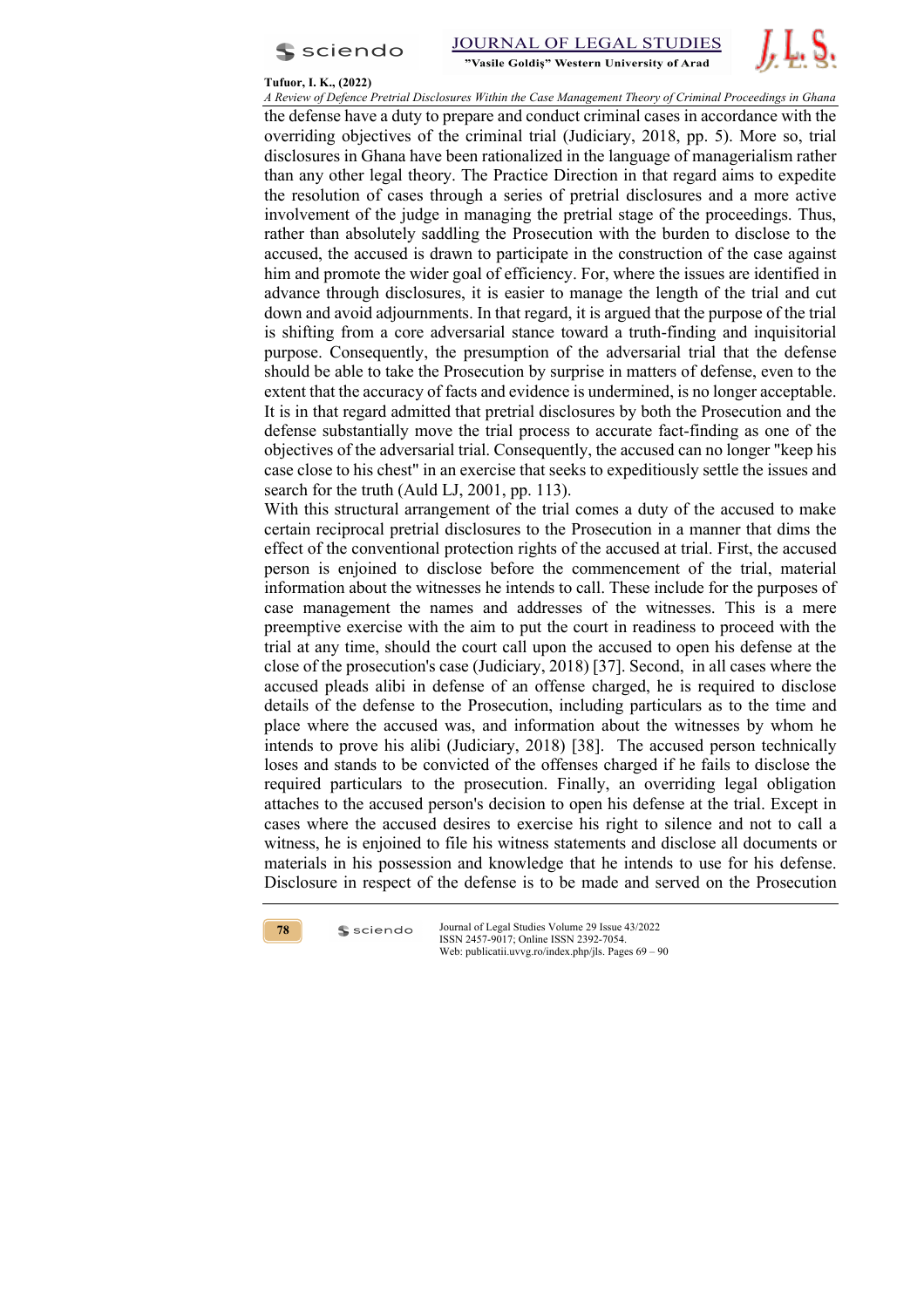$s$  sciendo

**Tufuor, I. K., (2022)**



"Vasile Goldis" Western University of Arad



*A Review of Defence Pretrial Disclosures Within the Case Management Theory of Criminal Proceedings in Ghana* before the commencement of trial, two clear days before the date fixed for the case management conference (Judiciary, 2018, pp. 6). This disclosure process seeks to provide access to relevant information by both parties to the trial. The instrumentalism of the case management conference in that regard moves the trial towards a more inquisitorial approach informed by truth-finding objectives. In that context, the insistence on mutual discovery merely targets the elimination of the element of surprise in criminal proceedings and the possibility that one party might lose his case as a result of being ambushed by the testimony of a witness or party. All courts across the country have been mandated by the Chief Justice of the Republic of Ghana under whose hands this direction is issued, to duly comply with the Practice Direction (Judiciary, 2018).

# **4. Conscious Policy or Uninformed Transplantation?**

The insufficiencies of the Ghanaian criminal procedural regime have been severally noted. For the most part, it is the Judiciary that has led the reform crusade by recommending urgent changes to the Law Reform Commission and the Parliament of Ghana towards enhancing the operative procedural framework. Where legislative intervention has been slow, the role of the Judiciary in taking stopgap measures to address critical issues has been crucial. It is in that context that the Chief Justice of the Republic of Ghana, Her Ladyship Gloria Akuffo issued the 2018 Practice Direction on Disclosures and Case Management in Criminal Proceedings which was necessitated by a number of institutional objectives geared towards the need to enhance the ability of the criminal justice administration to conduct fair, just, efficient and expeditious trials through disclosures and efficient management of criminal cases. Ultimately, it was envisaged that such an approach would reduce the number of cases put on trial, and also minimize delays and miscarriage of justice (Judiciary, 2018).

It must however be noted that the implementation of the defense disclosure requirement under the Practice Direction has not been without controversy. While the move toward the accused's pretrial disclosure obligation essentially aligns with a policy change from a core adversarial and due process theory to a managerialist ideology, it is in practice denounced as being at odds with the procedural due process values that guarantee total insulation of the accused from matters of proof and pretrial disclosures. Many legal practitioners and members of the bench have pointed to the unconstitutionality of this new policy on the accused's pretrial disclosure obligations as cutting through the basic constitutional protection rights particularly the presumption of innocence and the burden of the Prosecution to prove the guilt of the accused beyond all reasonable doubt.

Again, it must be noted that despite the requirement for defense disclosure in Ghana, the general intendment of the procedural regime still remains heavily tilted towards

Journal of Legal Studies Volume 29 Issue 43/2022 sciendo ISSN 2457-9017; Online ISSN 2392-7054. Web: publicatii.uvvg.ro/index.php/jls. Pages 69 – 90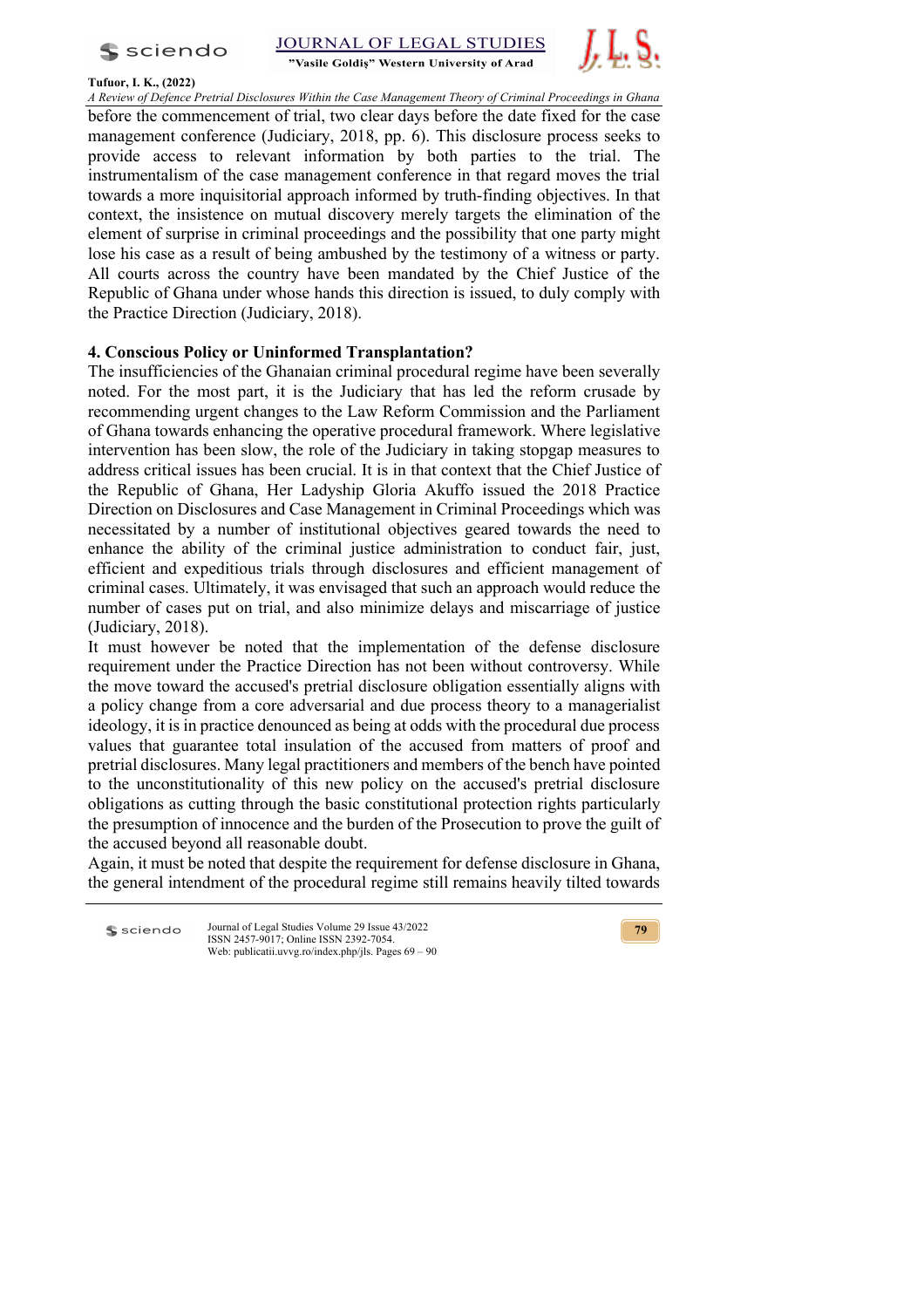



#### **Tufuor, I. K., (2022)**

*A Review of Defence Pretrial Disclosures Within the Case Management Theory of Criminal Proceedings in Ghana* a due process regime that supports the Prosecution's duty to prove guilt with less enforcement of the defense disclosure duty. The focus of the Practice Direction leans more heavily in favor of prosecution disclosures to the accused than it does in respect of defense disclosures to the Prosecution. In fact, the Practice Direction makes no express provision regarding the right of the Prosecution to secure s disclosures from the accused. Before a trial, the trial judge or Magistrate is required to ascertain from the accused whether all the disclosures required of the Prosecution have been made and whether there are further prosecution disclosures that would be needed. No such power is vested in the court to seek the Prosecution's right to defense disclosures. On the contrary, the accused would be entitled to further disclosures from the Prosecution should he provide particulars of the required information and satisfy the court of their relevance at the trial (Judiciary, 2018, pp. 7).

The reason for this conundrum is not far-fetched. The new policy on the accused's disclosure was implanted in the Ghanaian criminal procedural regime without the necessary policy foundation. There have not been wide discussions on the reforms introduced by way of defense disclosures and no philosophical postulations have been made in that regard. Till date, there is no written text on the justification for the adoption of defense disclosures in Ghana. The country seems to have simply followed and replicated the English case management practice on defense disclosure without a clear understanding of its underlying policy. Unlike Ghana's ad hoc reform, a clear policy direction was articulated in Auld's LJ's Review of the Criminal Courts of England and Wales and the British government's white paper adopted in response thereto which justified recourse to defense disclosure and its promulgation by the Criminal Justice Act, 2003 [39]. Despite acknowledging that the earlier Criminal Procedure and Investigations Act, 1996 which did not require defense disclosure was logical in principle, Auld LJ argued that it "ha[d] not worked well." (Auld LJ, 2001). Generally considered, a number of factors galvanized the change of policy in England. These include the poor practice of pretrial disclosures which encouraged the defense to ambush the prosecution a trial; lack of trust between parties deepened by the sense of concealing facts and evidence as far as they are unattractive to a party's case, and the consequential lengthy and delayed trials arising from the partisan strategies to avoid an adverse determination against one's side (Monaghan, 2015, pp. 438) [40]. Again, Auld LJ advocated a change of policy from defense protection to a more participatory approach where due consideration is given to the participation and interest of victims of crime in the process of finding criminal justic [41] (Cape, 2006). A public interest argument weighed heavily in the configuration of the new purpose of the criminal trial where defense disclosure through service of a defense statement after being charged with a criminal offense was seen "as an aid to early identification of the issues and in consequence, an efficient process and one that is fair both to the defense and to the Prosecution as the representative of the



 $s$  sciendo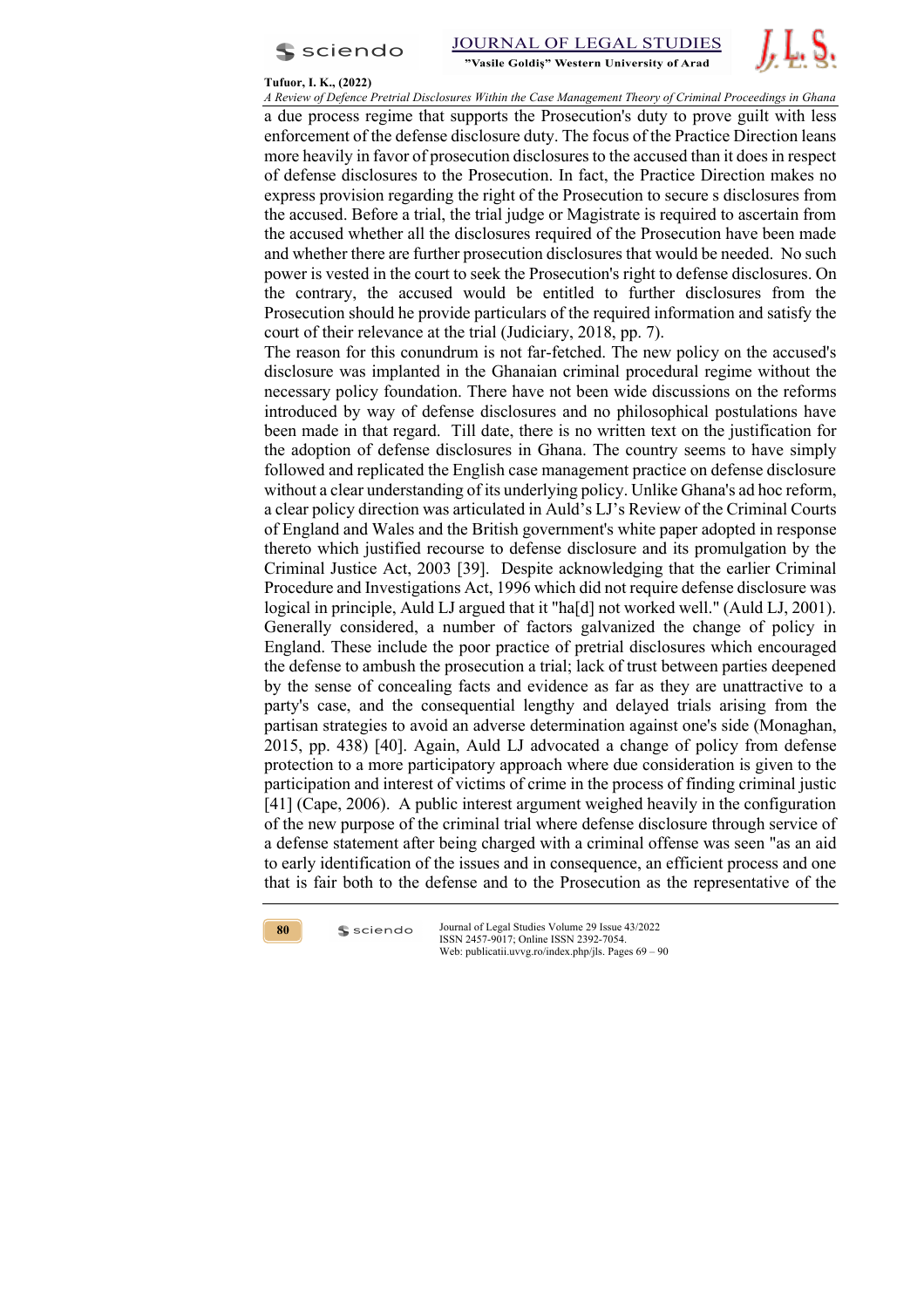s sciendo





### **Tufuor, I. K., (2022)**

*A Review of Defence Pretrial Disclosures Within the Case Management Theory of Criminal Proceedings in Ghana* public interest" (Auld, 2001, pp. 156). Eventually, the Criminal Justice Act of 2003 incorporated these changes which rebalanced the trial in favor of the Prosecution against the defense by abolishing or severely diluting many of the traditional safeguards and procedural rights that hitherto insulated the accused from matters of proof and placed a detailed onus of disclosure on him (Monaghan, 2015, pp. 445). Accused persons who have been served with a copy of the indictment and documents containing evidence on which the prosecution intends to rely at trial are required to file a defense statement setting out in general terms, the nature of the defense as well as matters on which the accused takes issues with the prosecution and the reasons for taking such issue [42]. Ultimately, the intention is to create a level playing field to ensure that both sides set out their cases in advance through a case management process. (Jackson, 2003). Consequently, and as it currently applies in English criminal proceedings, the requirement placed on accused persons to make pretrial disclosures about their defense to the Prosecution has developed from a position where there was almost no obligation to do so. Currently, failure to disclose relevant information about the defense may lead to loss of defense or reinforce evidence of guilt (Jackson, 2001; Leng, 2001; Ashworth & Redmayne, 2005). Initially, such developments were justified by reference to the need to avoid ambush defenses and to enable the police to investigate defenses before trial (Cape, 2006). Today, the defense disclosure obligations have come to be justified by reference to the need for efficient trial management (Cape, 2006).

# **5. Outlook of a strategy for a more effective implementation of the accused's disclosure**

Ensuring an effective procedural system of defense disclosure in criminal trials in Ghana must first begin with an examination of the reason for its integration as part of the case management procedure into the criminal adjudicatory system. This question is already answered in section 3 of this paper which highlights concerns about excessive delays and unwarranted adjournments that affect the efficiency and expeditiousness of the trial. In that context, defense disclosure has been considered an aspect of the overall theory of managerialism. But the bigger concern which constitutes the pith of the challenge to defense disclosure relates not to the relevance but to the process of its integration into the current operative system of criminal adjudication. Obviously, a procedural change of this nature cannot be done without a thorough assessment of its feasibility within the adversarial pillars of the Ghanaian system of criminal adjudication. This concern in turn draws with it the question as to what theoretical values this change seeks to introduce in the Ghanaian criminal trial to meet the exigencies of the modern adversarial criminal trial. Be it as it may, it is important to pay regard to the key issues embedded in the points discussed below:

sciendo

Journal of Legal Studies Volume 29 Issue 43/2022 ISSN 2457-9017; Online ISSN 2392-7054. Web: publicatii.uvvg.ro/index.php/jls. Pages 69 – 90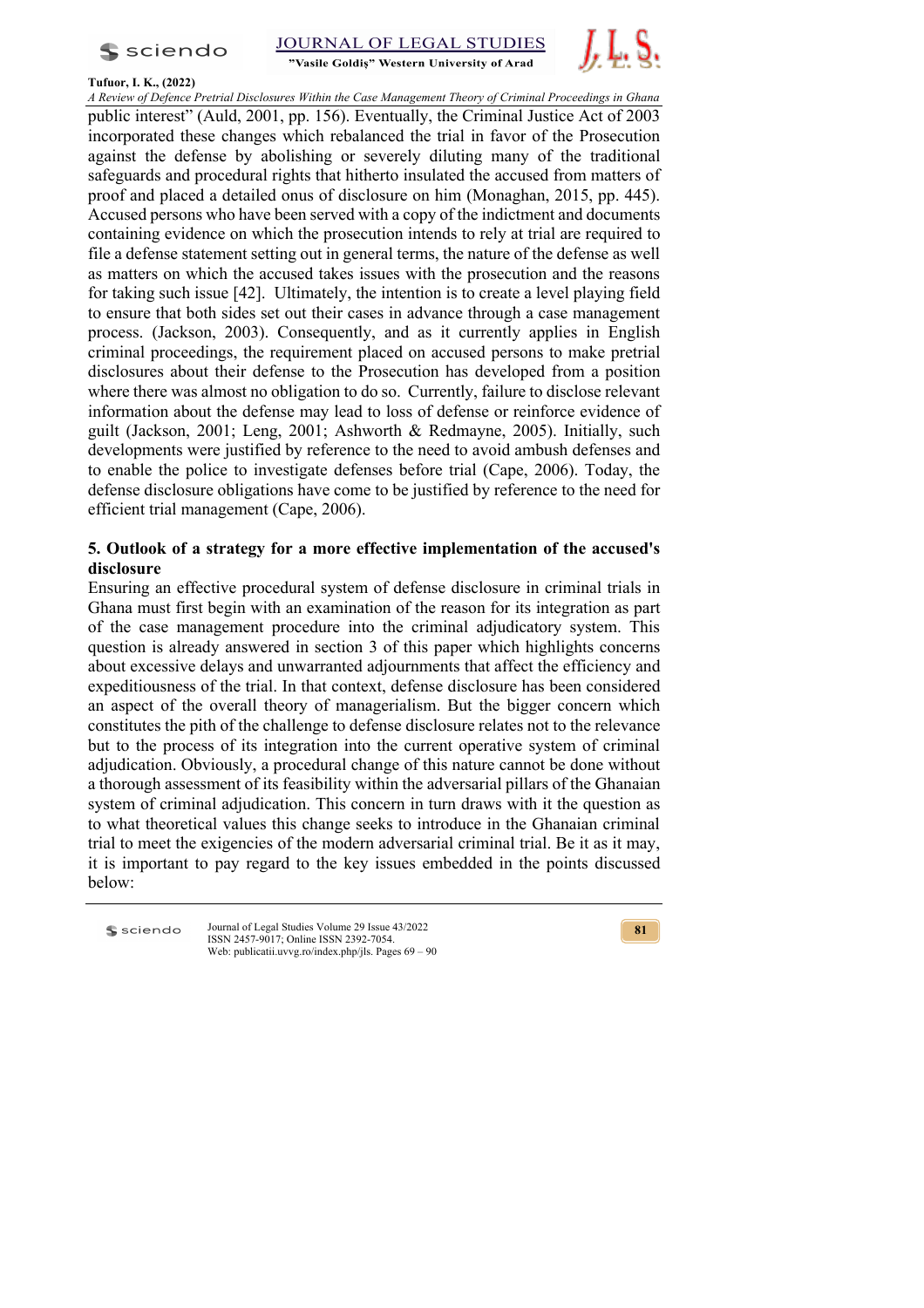



#### **Tufuor, I. K., (2022)**

*A Review of Defence Pretrial Disclosures Within the Case Management Theory of Criminal Proceedings in Ghana*

# **(a) defense disclosure within the Ghanaian adversarial criminal adjudicatory system**

Even though procedural measures to address the inefficiencies of the current trial system may be needed, this ought to be clearly formulated within the framework of adversarial protections of the accused. Thus, despite the good intentions of the Judiciary towards achieving trial efficiency, the absence of policy direction to guide the introduction of defense disclosure in the prevailing criminal procedural system creates a flawed and speculative appreciation of its feasibility within the governing adversarial framework. More particularly, a theoretical void arises from a lack of consideration of the issue of harmonization of due process rights insulating the accused from matters of proof and the new policy of defense disclosure and participation at trial. There is undeniably an underlying normative connection between the presumption of innocence, the privilege against self-incrimination, the right to silence and the requirement that the state makes its case without the active testimonial participation of the accused (Stewart, 2016). Diluting the right to silence and requiring the accused's participation through managerialism in an adversarial trial system moves the trial policy from a 'due process and proof' perspective that underlines the adversarial trial to a 'truth finding' policy that underlies the inquisitorial trial model. With this, the original framework of the adversarial structure of the criminal trial suffers major adjustments that must be taken into account for the purpose of designing what ought to be the new framework to properly accommodate the institution of case management and defense disclosure. One thing is sure, an adversarial trial cannot adopt a managerial system and a defense disclosure policy without first adopting certain inquisitorial features, particularly those relative to the structure of court-controlled evidence gathering and adjudication. The move towards a heightened participation and disclosure by the accused shakes the very foundations of the adversarial trial and gives a new meaning to the political theory of the criminal trial. A major structural and ideological change in the trial system is required to accommodate the novel implantation of defense disclosure (Moisidis, 2008).

### **(b) Protecting the fair trial rights of the accused**

The state's overriding powers of investigation, prosecution and punishment must be exercised in a manner that pays due regard to the due process and fair trial rights of accused persons and preserves their autonomy and dignity. The various rights to the presumption of innocence, privilege against self-incrimination and burden of proof till date remain constitutionally guaranteed and still have the protection of the various instruments under international law. By them, a clear relationship is established between the prosecutorial powers of the state deployed to establish convictions through its own resources and the accused non-participatory rights in the criminal process earlier discussed in parts 2 and 3 which remain a fundamental



 $s$  sciendo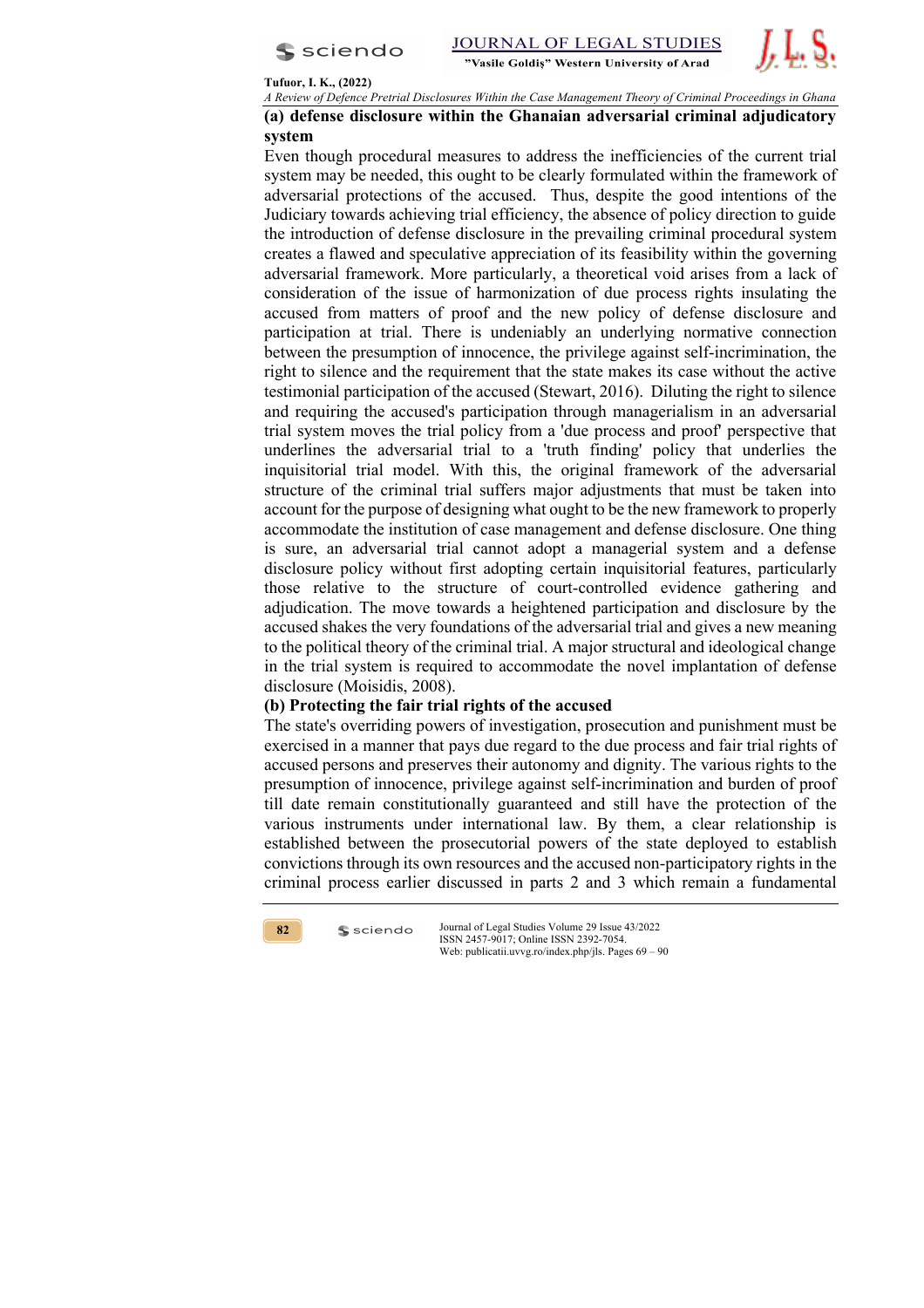s sciendo

JOURNAL OF LEGAL STUDIES

"Vasile Goldis" Western University of Arad



**Tufuor, I. K., (2022)**

*A Review of Defence Pretrial Disclosures Within the Case Management Theory of Criminal Proceedings in Ghana* feature of the operative criminal adversarial model. Where the state compels the accused to actively participate in the process of establishing the facts and proving guilt through pretrial disclosures, in violation of the accused's non-participatory rights, the criminal process of establishing the adversarial truth is undermined and tilts the proceedings in favor of the prosecution. This is because defense pretrial disclosure amounts to compelling an accused to provide testimony against himself in respect of something that he does not have a legal obligation to answer. In any case, criminal law must be enforced and the criminal process should be conducted in a manner that gives full meaning to a fair trial and limits the potentially oppressive powers of the state. Thus, without a clear policy change providing a legitimate derogation, the introduction of the policy of managerialism including defense disclosure into the prevailing criminal justice system must be carefully gauged and applied in a manner that gives substantial effect to these rights.

# **(c) Improving the truth-seeking functions of the adversarial criminal adjudication system**

With the passing of time comes changes and the desire to improve. The ability of the adversarial system to find the truth through a partisan control and manipulation of facts has at best been described as practically illusory and the desire to enhance the truth-finding ability of the adversarial criminal system calls for a reconsideration of the key pillars of the adversarial trial model (Findley, 2012). It has generally been argued that "pre-trial is vastly more important than trial" (Langbein, 1997) and aspects of criminal discovery such as the right to silence, and privilege against selfincrimination have become ongoing features of the law reform debate. In that regard, a reciprocal criminal discovery appears to be necessary in order to enhance the truthseeking potential of the adversarial criminal trial. In so doing, the issue has been taken with traditional views of the adversarial criminal trial which focus on proof rather than truth. From a utilitarian point of view, the procedural rights must work to the benefit of the larger community, and the non-participatory rights of the accused cannot be unreasonably pursued to secure the limited interest of the accused to the total exclusion of the rest of society (Moisidis, 2008). At the same time, treating the right to silence as a strategic means of taking the Prosecution by surprise or ambush would be questioned because it would involve having regard for the liberty of the accused to the total exclusion of a like liberty on the part of the rest of the community (Moisidis, 2008). While seeking to maximize the truth-seeking potential of the adversarial trial, the trial itself must reconsider the approach to achieving this objective if pretrial defense disclosure is likely to affect the goals of convicting the guilty and acquitting the innocent are not compromised (Moisidis).

# **(d) Redefining the parameters of defense disclosure**

The truth-seeking function of the trial will be enhanced if all evidence that will be presented at the trial is accessible at the pre-trial stage. Such evidence should be

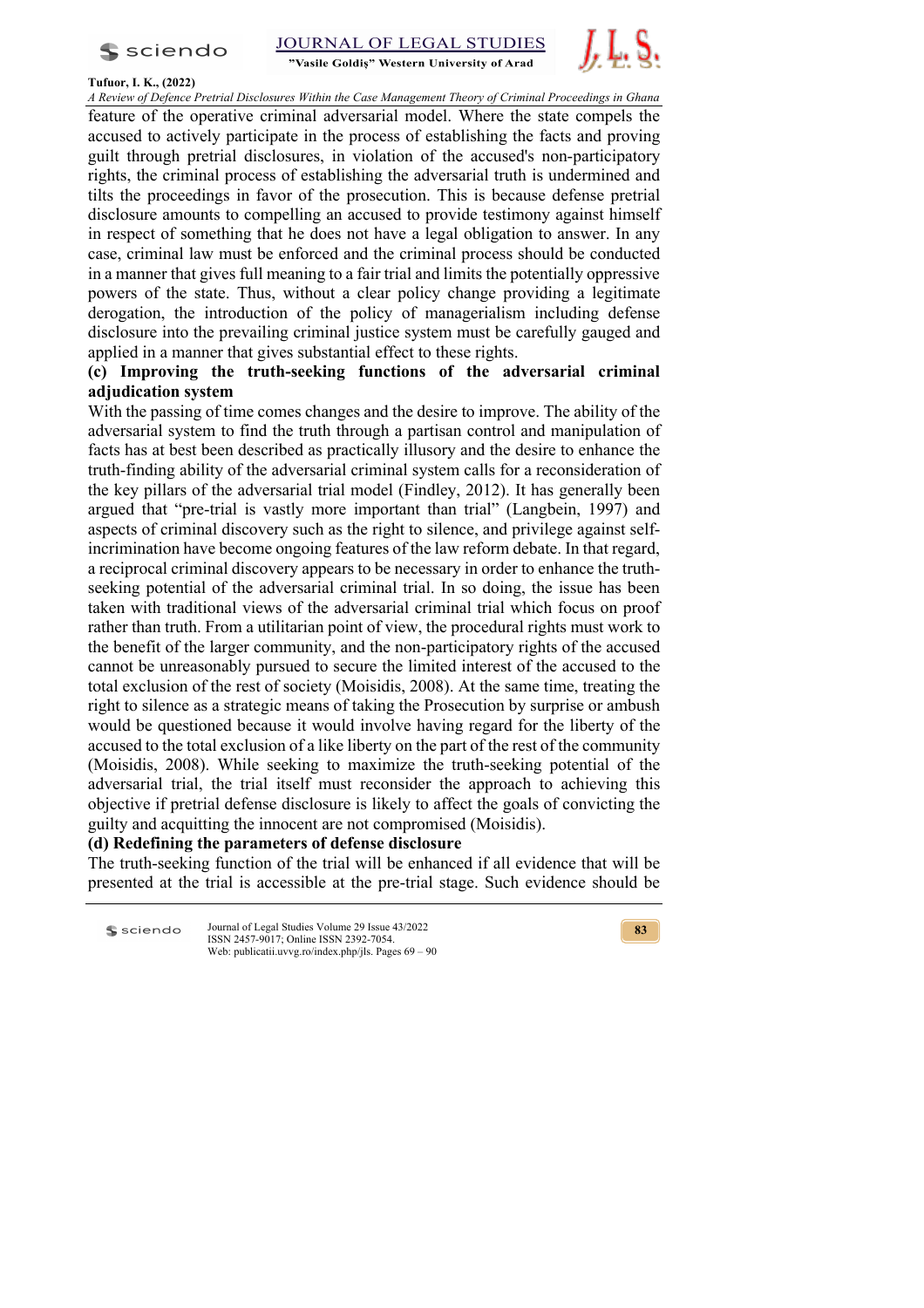



#### **Tufuor, I. K., (2022)**

*A Review of Defence Pretrial Disclosures Within the Case Management Theory of Criminal Proceedings in Ghana* subjected to reciprocal pre-trial discovery. Under the Practice Direction, defense disclosure is required if an affirmative defense is intended to be advanced at trial. There are currently no guidelines on the implementation of this requirement of defense disclosure. It may be important for the purpose of an efficient implementation of defense disclosure to first define this concept of an affirmative defense. It must relate to any defense whether arising under common law or statute which casts an evidential or legal burden of proof on an accused. In this case, defense disclosures need not refer to all types of defense except where the accused assumes the obligation to prove a particular fact under a reverse burden of proof (Ghana, 1992) [43]. If no affirmative defense is going to be advanced at trial, no defense disclosure should be available until the Prosecution has duly closed its case and the court finds a case to have been against the accused thus compelling him to open a defense. Therefore, it is argued that the core of the pretrial right to silence and the privilege against self-incrimination ought to be upheld with defense disclosure being required only in respect of affirmative defense (Moisidis, 2008).

### **6. Conclusions**

The adversarial criminal trial in Ghana is in transition and the quest to enhance its truth-finding objective and improve its efficiency is at the foundation of the introduction of defense disclosure to even up the scale of the obligation of the parties as far as the development of the facts of the case is concerned. Thus, without a doubt, the 2018 Practice Direction on case management and disclosures presents a core value in the judicial agenda to address the concerns arising from the operational structure of criminal proceedings, particularly the partisan control of proceedings and truth-defeating strategies of ambush defense. However, for a legal system designed on the trappings of a core adversarial model, the introduction of defense disclosures requires a conscious policy objective to direct the needed change within a much broader ideological re-orientation. Sadly, this strategic step seems to have been neglected in the process leading to the introduction of defense disclosures in Ghana. The absence of a policy foundation, coupled with what appears to be a simple reliance on the English criminal reforms presents a failed justification for imposing pretrial disclosure obligations on accused persons. There is a need for a policy readjustment to accommodate the new concept of defense disclosures. Reliance on the English reform approach to enhancing criminal trial efficiency in Ghana may at first hand be necessary not in relation to the content of the English reforms but only in terms of the strategies adopted to reach the needed reforms. This step requires undertaking a prior structural and theoretical analysis of the existing procedural framework based on a clearly articulated policy change. The integration of defense disclosures in the Ghanaian criminal trial system necessarily requires key structural adjustments within its current operative adversarial framework that ideological



 $s$  sciendo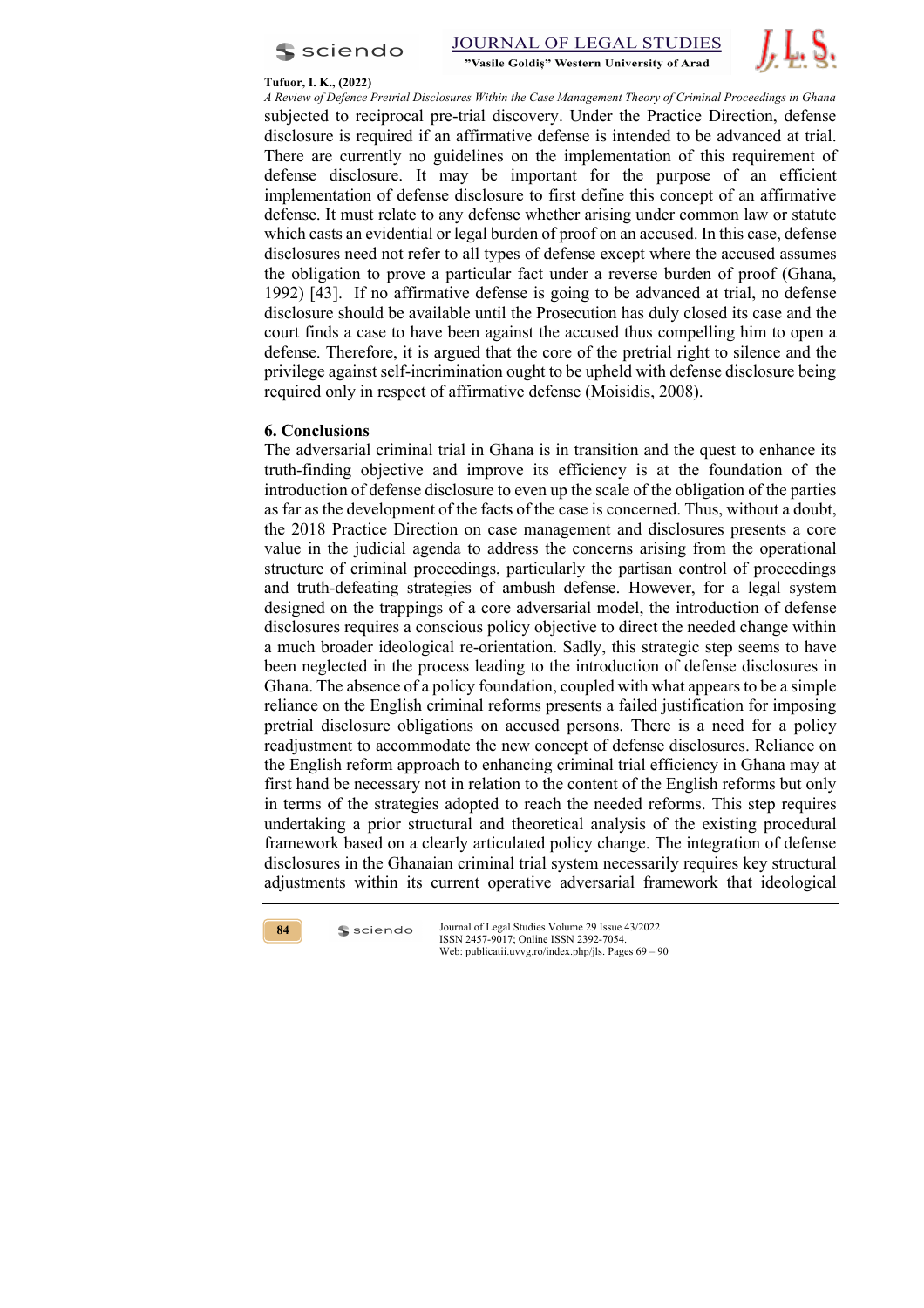$s$  sciendo





### **Tufuor, I. K., (2022)**

*A Review of Defence Pretrial Disclosures Within the Case Management Theory of Criminal Proceedings in Ghana* promotes a due process policy and reinforces ambush defense through a unilateral prosecution disclosure policy. So far as, the fundamental right to the presumption of innocence, the privilege against self-incrimination and the wide definitional scope of the burden of the prosecution to prove guilt beyond reasonable doubt firmly define the Ghanaian procedural regime, the introduction of disclosure must align with an attempt to give effect to these non-participatory fair trial rights and protect the accused from being used as an informational resource for the court or the Prosecution. Again, the pursuit of the truth-finding objective of the Ghanaian adversarial trial through defense disclosures must be measured by the core protective ideology of the adversarial trial that seeks to even up the balance of trial between the heavily and powerfully endowed Prosecution which is fully resourced by the state and the disadvantaged position of the accused whose safeguards are only available in the due process regime within the broader concept of equality of arms. Finally, and to the extent that the trial regime remains adversarial in nature, prudence demands that a careful scaling of the scope and nature of pretrial disclosures by the accused, primarily limited to cases where the accused seeks to adduce an affirmative defense where assuming a reverse burden of proof.

### **Acknowledgments**

The author thanks the anonymous reviewers and editor for their valuable contribution.

# **Funding**

This research received no specific grant from any funding agency in the public, commercial, or not–for–profit sectors.

# **Author Contributions**

The entire article was written by Isidore Kwadwo Tufuor.

# **Disclosure Statement**

The author has not any competing financial, professional, or personal interests from other parties.

### **References**

1. Ababio v. Mensah, 1 Ghanal Law Report 565 (1989-1990).

2. African-Commission. (2003). Principles and Guidelines on the Right to a Fair Trial and Legal Assistance in Africa, DOC/OS(XXX)247.

- 3. Amissah, A., (1969). Police and the Courts. Review of Ghana Law (unnumbered).
- 4. Amissah, A., (1982). Criminal Procedure in Ghana.
- 5. Asamoah & another v. The Republic, Criminal Appeal No. J3/4/2017 GHASC 13 (2017).

| $\mathsf{\$}$ sciendo | Journal of Legal Studies Volume 29 Issue 43/2022       |
|-----------------------|--------------------------------------------------------|
|                       | ISSN 2457-9017: Online ISSN 2392-7054.                 |
|                       | Web: publicatii.uvvg.ro/index.php/jls. Pages $69 - 90$ |

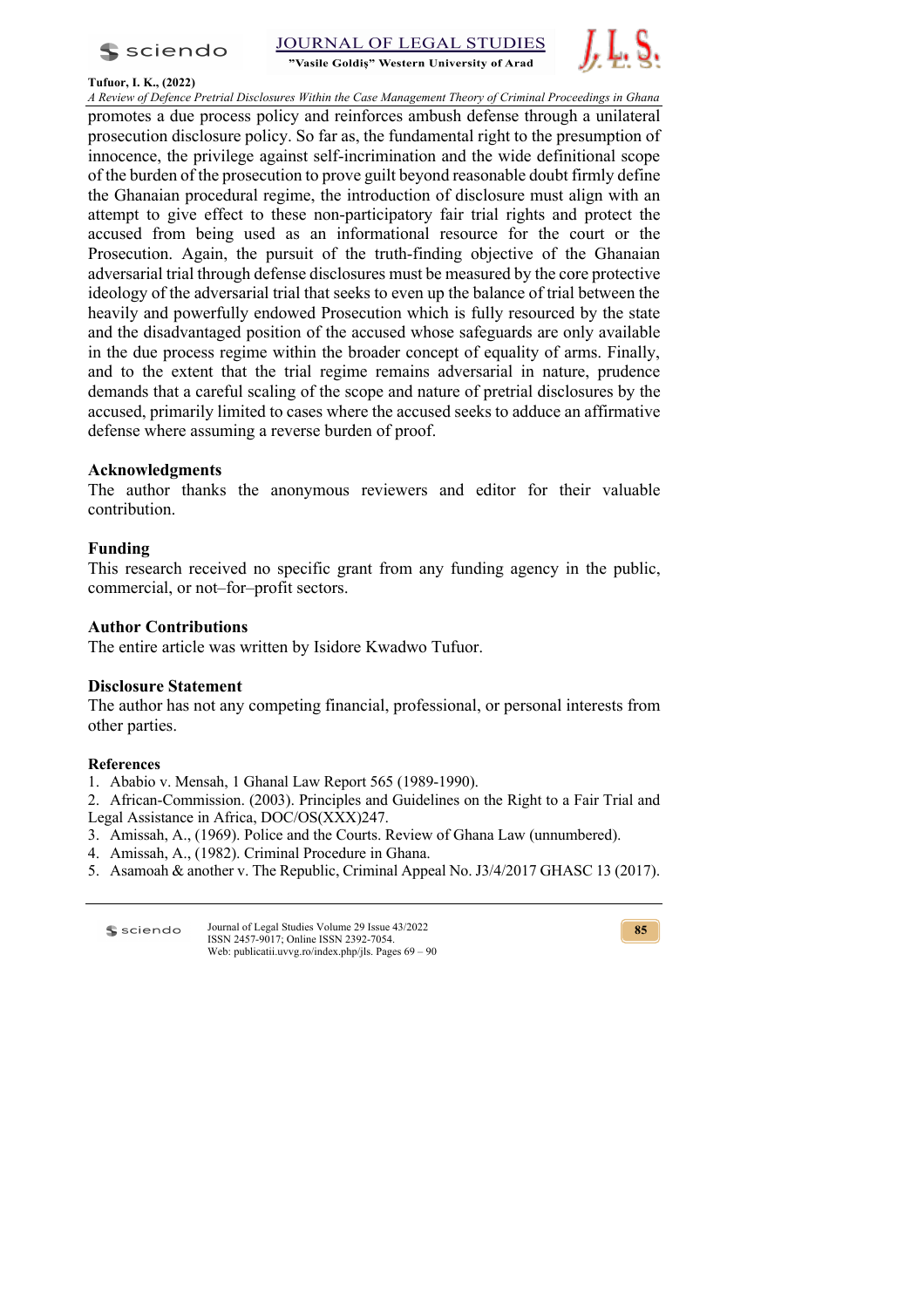



### **Tufuor, I. K., (2022)**

*A Review of Defence Pretrial Disclosures Within the Case Management Theory of Criminal Proceedings in Ghana* 6. Ashworth, A., (2006). Four Threats to the Presumption of Innocence. 10(4) International Journal of Evidence and Proof, 241.

7. Ashworth, A., & Redmayne, M., (2010). The Criminal Process. Oxford University Press. 8. Barkow, R. E. (2006). Separation of Pwers and the Criminal Law. Stanfoed Law Review, 992.

9. Barrett, K., (2012). Legal Counsel. In W. M. (ed), The Social History of Crimes and Punishment in America: An Encyclopedia. Sage Publications.

10.Bridge, L. (n.d.). Towards a Culture of Complacency: Criminal Justice under new Labour. 79 Criminal Justice Matters, 22.

11.Browne, I., (1998). New Labour Law - New Penology? Punitive Rhetoric and the Limits of Managerialism in Criminal Justice Policy. 25(3) Journal of Law and Society, 313.

12.Cape, E., (2006). Rebalancing the Criminal Justice Process: Ethical Challenges for Criminal Defense Lawyers. 9 Legal Ethics, 59.

13.Commissioner of Police v. Antwi, Ghana Law Report 408 (1961).

14. Damaska, M., (1997). Evidence Law Adrift. New Haven, Yale University Press.

15. Duff, A., Farmer, L., Marshall, S., & Tadros, V., (2007). The Trial on Trial. Hart Publishing, Oxford and Portland Oregon.

16. Edmund Addo v. Attorney-General and Inspector-General of Police, HR/0880/2017 (unreported) (2017).

17. Feinberg, J., (1984). Harm to Others. Oxford: Clarendon Press.

18. Findley, K. A., (2012). Adversarial Inquisitions: Rethinking the Search for the Truth. 56 New York Law School Review, 911-941.

19. Freiberg, A., (2005). Managerialism in Australian Criminal Justice: RIP for KPIs. 31(1) Monash University Law Review, 18.

20. Ghana. (1992). Ghana Constitution.

 $s$  sciendo

21. Ghana. (n.d.). Criminal and Other Offences (Procedure) Act, 1960 (Act 30).

22. Goodpaster, G., (1987). On the Theory of American Adversarial Criminal Trial. 78(1) Journal of Criminal Law and Criminology, 125.

23. Ho, H. L., (2006). The Presumption of Innocence as a Human Right. In P. Roberts, & J. Hunter, Criminal Evidence and Human Rights: Reimagining Common Law Procedural. Traditions. Hart Publishing.

24. Ho, H. L., (2010). Liberalism and the Criminal Trial. Singapore Journal of Legal Studies, 90.

25.Jackson, J. D., (2001). Silence and Proof: Extending the Boundaries of Criminal Proceedings in the United Kingdom. 5(1) International Journal of Evidence and Proof, 145.

26.Jackson, J. D., (2003). Justice for All: Putting Victims at the heart of Criminal Justice. 30(2) Journal of Law and Society, 309-326.

27.Jackson, J. D., (2005). The Effects of Human Rights on Criminal Evidentiary Processes. 68(5) Modern Law Review.

28.Judiciary. (2018). Practice Direction (Disclosure and Case Management in Criminal Proceedings). Judicial Secretary Circular SCR/209. Accra, Accra, Ghana: Office of Judicial Secretary.

29.Juma v. Attorney-General, 179 African Human Rights Law Report (2003).

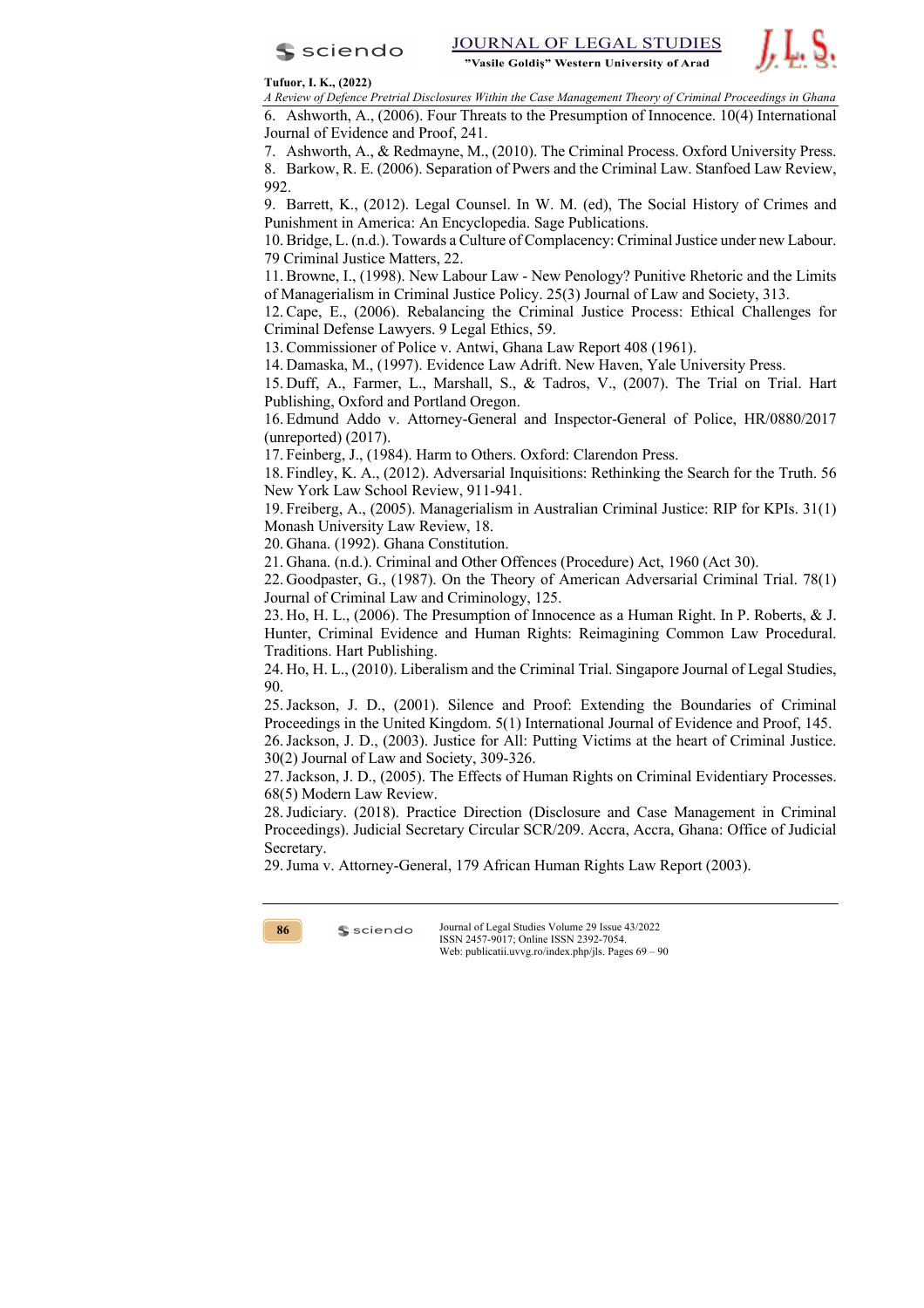$s$  sciendo

**JOURNAL OF LEGAI STUDIES** 

"Vasile Goldiș" Western University of Arad



**Tufuor, I. K., (2022)**

*A Review of Defence Pretrial Disclosures Within the Case Management Theory of Criminal Proceedings in Ghana* 30. Landsman, S., (1983). A Brief Survey of the Development of the Adversary System. 43(4) Ohio State Law Journal, 717.

31. Langbein, J. H., (1997). The Privilege and Common Law Criminal Procedure: The Sixteenth to the Eighteen Centuries. In H. (Ed), The Privilege Against Self-Incrimination: Its Origins and Development. Chicago Press.

32. Langbein, J. H., (2003). The Origins of the Adversarial Criminal Trial. Oxford University Press.

33. Lawyers-Committee-for-Human-Rights. (2000). What is Fair Trial? - A Guide to Legal Standards and Practice. Retrieved January 11, 2022, from https://www.humanrightsfirst.org/wp-content/uploads/pdf/fair\_trial.pdfIt.

34. Leng, R., (2001). Silence Pre-trial, Reasonable Expectations and the Normative Distortion of Fact-Finding. 5(1) International Journal of Evidence and Proof, 240.

35. Lord-Justice-Auld. (2001). Report of the Criminal Court Review. London: The Stationary Office.

36. McEwan, J., (2011). From Adversarialims to Managerialism: Criminal Justice in Transition. 31(4) Legal Studies, 520.

37. Mills, J. S., (1963). Collected Works of John Stuart Mill. University of Toronto Press.

38. Moisidis, C., (2008). Criminal Discovery: From Truth to Proof and Back Again. Institute of Criminology Press.

39. Monaghan, N., (2015). Law of Evidence. Cambridge University Press.

40. Patterson Ahenkang & 2 ors v. The Republic, DLCA 4949 (2014).

41. Phillip Assibit Akpeena v. The Republic, H2/23/2018 (Unreported) (February 13, 2020). 42.R v. P (MB), 1 SCR (1994).

43.Raphael Cubagee v. Michael Yeboah Asare & others, 1 Supreme Court of Ghana of Law Report, 305 (2017-2020)).

44.Rawls, J. (n.d.). Justice as Fairness: A Restatement, Kelly, E (ed). New York: Columbia University Press.

45.Redmayne, M., (2007). Rethinking the Privilege Against Self-Incrimination. 27(2) Oxford Journal of Legal Studies, 209.

46.Republic v DPP ex parte Lee, 2 ALL ER 737, 747 (1999).

47.Republic v. Adu Boahen, 2 Ghana Law Report 341 (1993-1994).

48.Republic v. Appiah Yaw & 2 ors, Suit No, B. IND. 1/2010 (2012).

49.Republic v. Baffoe Bonnie and 4 others.

- 50.Republic v. Derrick Kwantreng and 4 others, Suit No. 41/2009 DLHC 7954 (2001).
- 51.Republic v. Stinchcombe, SCR 326 (1991).
- 52. Sasu v. Amuah-Sekyi, 1 Ghana Law Report 296 (1987-1988).

53. Sliedregt, E. V., (2009). A Contemporary Reflection on the Presumption of Innocence. Revue Internationale de Droit Penal, 247-267.

54. Stewart, H., (2016). The Privilege against Self-Incrimination: Reconsidering Redmayne's Rethinking. 20(2) International Journal of Evidence and Proof, 98.

55. United-Nations. (1966). International Covenant on Civil and Political Rights. General Assembly resolution 2200A (XXI).

56. United-Nations. (2003). General Comment 32, UN. Doc. CCPR/C/GC/32.

Journal of Legal Studies Volume 29 Issue 43/2022 **S** sciendo ISSN 2457-9017; Online ISSN 2392-7054. Web: publicatii.uvvg.ro/index.php/jls. Pages 69 – 90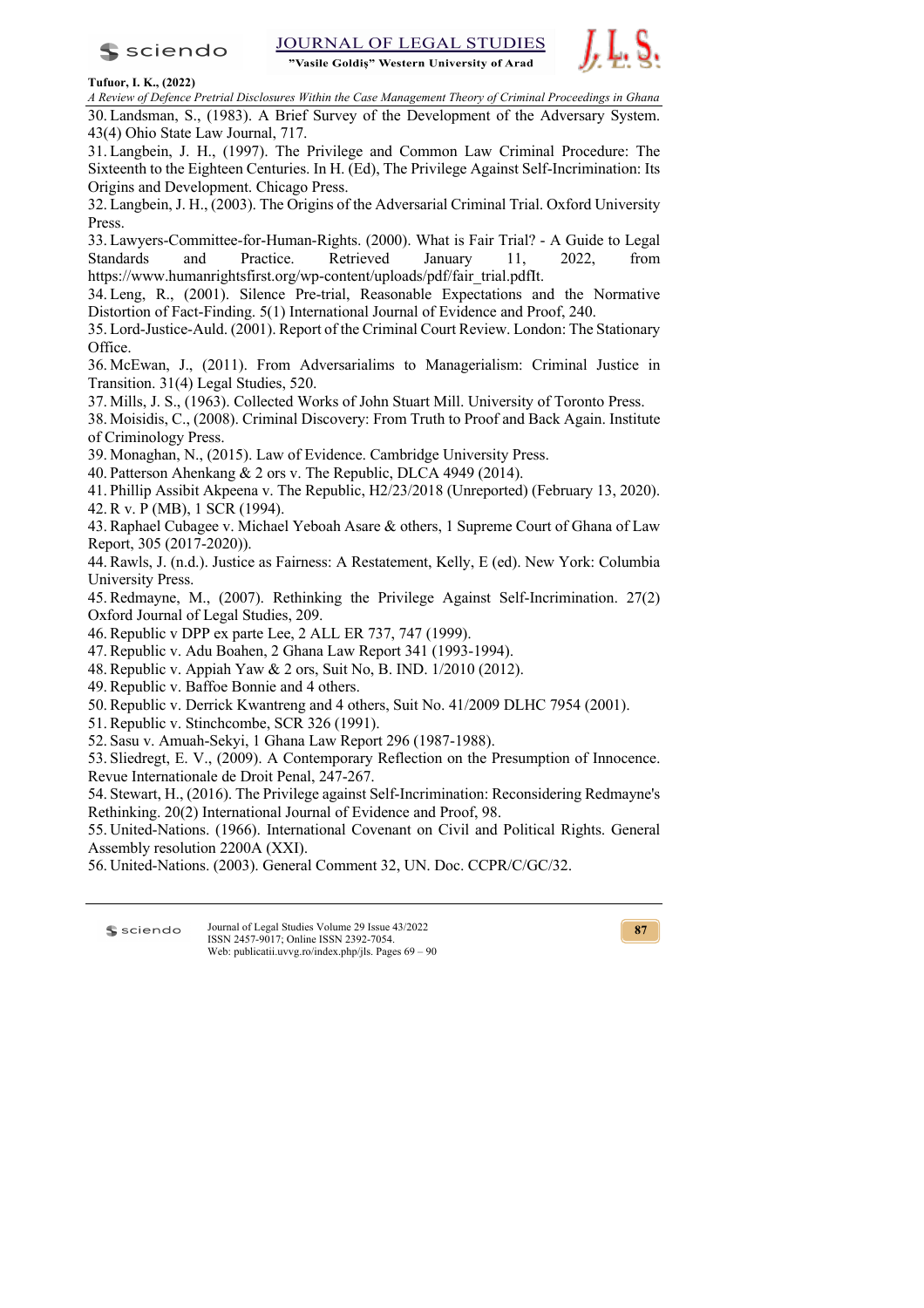



#### **Tufuor, I. K., (2022)**

*A Review of Defence Pretrial Disclosures Within the Case Management Theory of Criminal Proceedings in Ghana* 57. White, R., (2002). The Structure and Organization of Criminal Justice in England and Wales. In M. McConville, & G. W. Geoffrey Phillip Wilson, The Handbook of Criminal Justice Process (p. 5). Oxford University Press.

### **Notes:**

[1] It must be noted that this Practice Direction is a stopgap measure introduced by the Judiciary to last until a more formal prescription is made by the legislature on the matter.

[2] In this paper, a reference to the masculine gender implies the feminine.

[3] These non-participatory rights give content and purpose to the Ghanaian criminal trial which is adversarial in nature.

[4] The death penalty applies in Ghana. See, e.g., Article 3(3) of the Constitution of Ghana, 1992.

[5] They began in the 16th century after the decline of the medieval modes of proof being Trial by combat, wager of law and trial by ordeal.

[6] As the author states, the rationale was to prevent any undue interference of defense counsel with the fact adducing process. The central dynamic of the trial was to compel the accused to speak and prove his innocence or otherwise.

[7] See article 14(3)(b) of the International Covenant on Civil and Political Rights (ICCPR): "In the determination of any criminal charge against him, everyone shall be entitled to the following minimum guarantees, in full equality: To have adequate time and facilities for the preparation of his defence and to communicate with counsel of his own choosing;"

[8] General Comment No. 32, UN. Doc. CCPR/C/GC/32, para 33, defining "adequate facilities" to include access to documents and other evidence; this access must include all materials that the prosecution plans to offer in court against the accused or that is exculpatory. [9] See Article 14(3) (e) of ICCPR); Article  $6(3)$  (b) & (d) of the European Convention on Human Rights (ECHR); Para (N (3)) of the African Commission on Human Rights' Principles and Guidelines on the Right to a Fair Trial and Legal Assistance in Africa (2003); Article 8(2)(c) & (f) of the American Convention on Human Rights.

[10] See paras 32, 33 & 39. The procedural directive is to make available to counsel for the accused, all the relevant documents. See Harward v. Norway, Communication No. 451/1991 para. 9.5 (1994); Smith v. Jamaica, Communications No. 282/1988, para. 10.4; Michael Sawyers and Desmond McLean v. Jamaica, Communication No. 226/1987, U.N. Doc. CCPR/C/41/D/226/1987 (1991).

[11] Para  $(N(3)(e)(iii))$ .

[12] Paras 32 and 33 particularly in respect of the right to adequate facilities for the preparation of defense.

[13] It defines access to 'facilities' to means that "the accused and the defence counsel must be granted access to appropriate information, files and documents necessary for the preparation of a defence."

[14] Referring to R v. Brown 3 All ER 769, 778 (1997).

[15] See Para  $N(3)(e)(iv)$ .

 $s$  sciendo

[16] See art  $19(2)(e)$ ).

**88**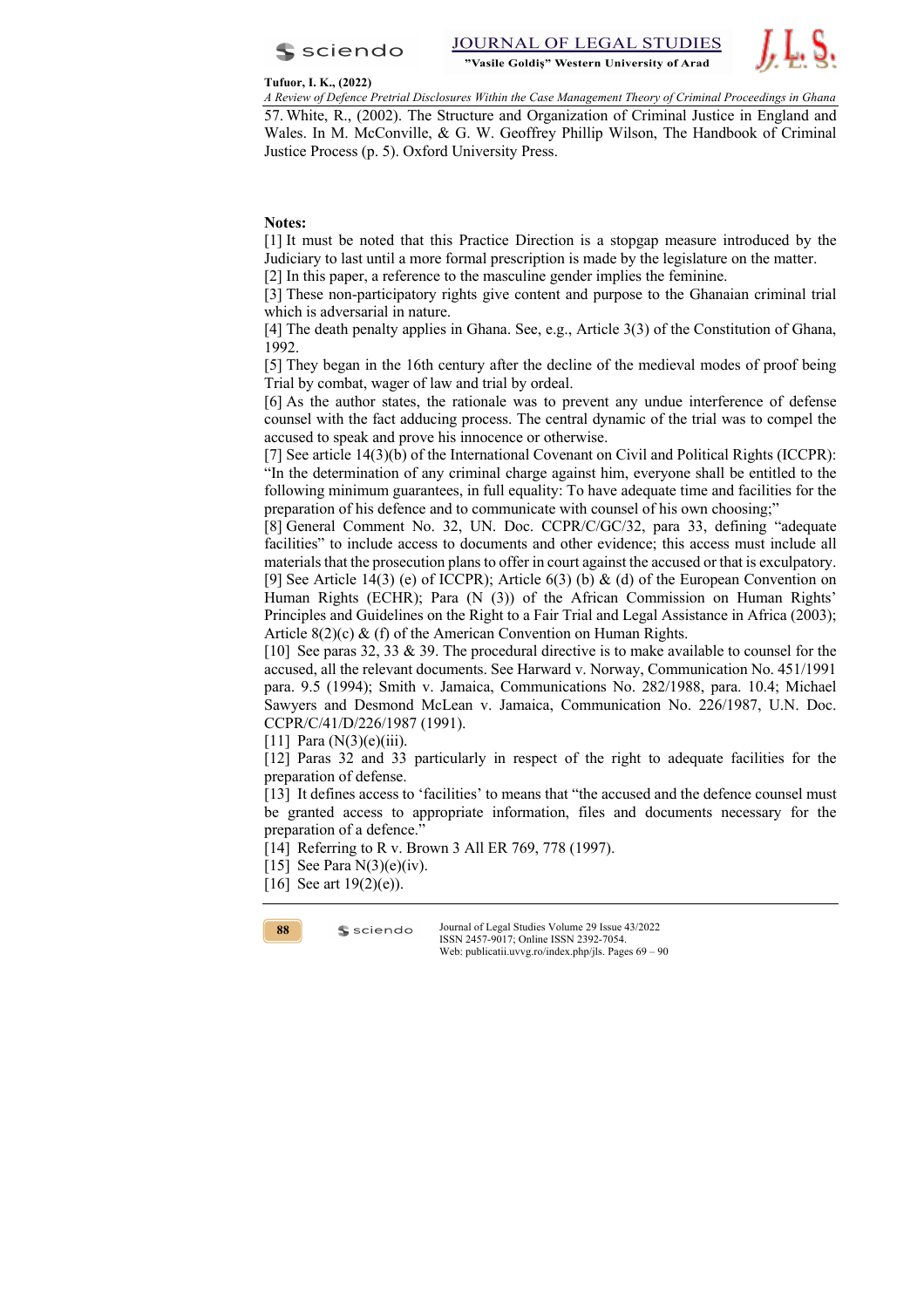$s$  sciendo

JOURNAL OF LEGAI

"Vasile Goldis" Western University of Arad



### **Tufuor, I. K., (2022)**

*A Review of Defence Pretrial Disclosures Within the Case Management Theory of Criminal Proceedings in Ghana*  $\sqrt{17}$  art 19(2) (f).

[18] See section 182.

[19] It is a statutory form under section 201 of the Criminal and other Offences (Procedure) Act, 1960 (Act 30) stating which provides details of offenses charged against the accused.

[20] See section 182 of the Criminal and other Offences (Procedure) Act, 1960 (Act 30).

[21] Part 1(3).

[22] Part 1(6).

[23] These documents have been expounded in the Practice Direction to impose on the Prosecution, the duty to provide serve the accused person with the following materials: (a) the charge sheet/Indictment, (b) facts of the prosecution's case, (c) statements made by the accused person before commencement of trial (such as Cautioned Statement, Charge Statement, Statutory Statement as well as any further or other statements made by the Accused person before trial commences), (d) all witness statements made to the Police and other law enforcement or investigative bodies by persons who may not be called upon to testify for the Prosecution at the trial, (e) Any documents in possession of the Prosecution which are relevant to the case and which the Prosecution mayor may not tender at the trial, (f) Photographs of any real evidence (objects) in possession of the Prosecution which are relevant to the case and which the Prosecution mayor may not tender at the trial, such as guns, cutlasses, knifes, etc,  $(g)$  Any other materials in possession of the Prosecution which are relevant to the case including audio, video and other electronic recordings as well as any unused materials which may assist the Accused person in the preparation of his defence. (h) any exculpatory evidence in possession of the Police and other law enforcement or investigative bodies (the Prosecution is under an obligation to inquire from the relevant law enforcement or investigative bodies the existence of such evidence, procure and preserve same for disclosure). The Court, on its own motion or on an application by the Accused (Defence), may order that any statement, document, object or material in possession of the Police or other law enforcement or investigative body that is relevant to the case but which the Prosecution has not disclosed, be disclosed.

[24] Part 2 (2) (a).

[25] See Article 12(2).

[26] Stating that "…the accused is not obliged to prove his innocence and naturally he will not assist the prosecution to prove his guilt."

[27] In this case, the Supreme Court per Adinyira JSC, quoting Lamer CJ in R v. P (MB), 1994 held: "Perhaps the single most important principle in criminal law is the right of the accused not to be forced into assisting in his or her own prosecution. This means in effect that an accused is under no obligation to respond until the State has succeeded in making out a prima facie case against him or her."

[28] See Article 14(2) of ICCPR as ratified under Article 19(2) (c) of Ghana Constitution; Section 11 of Evidence Act, 1975 (NRCD 323).

[29] Referring to Woolmington v. DPP AC 462 (1935), Viscount Sankey LC, stating that "[t]hroughout the web of the English Criminal Law one golden thread is always to be seen, that it is the duty of the prosecution to prove the prisoner's guilt... If at the end of and on the whole of the case, there is a reasonable doubt, created by the evidence given... the prisoner is entitled to an acquittal. No matter what the charge or where the trial, the principle that the

Journal of Legal Studies Volume 29 Issue 43/2022 sciendo ISSN 2457-9017; Online ISSN 2392-7054. Web: publicatii.uvvg.ro/index.php/jls. Pages 69 – 90